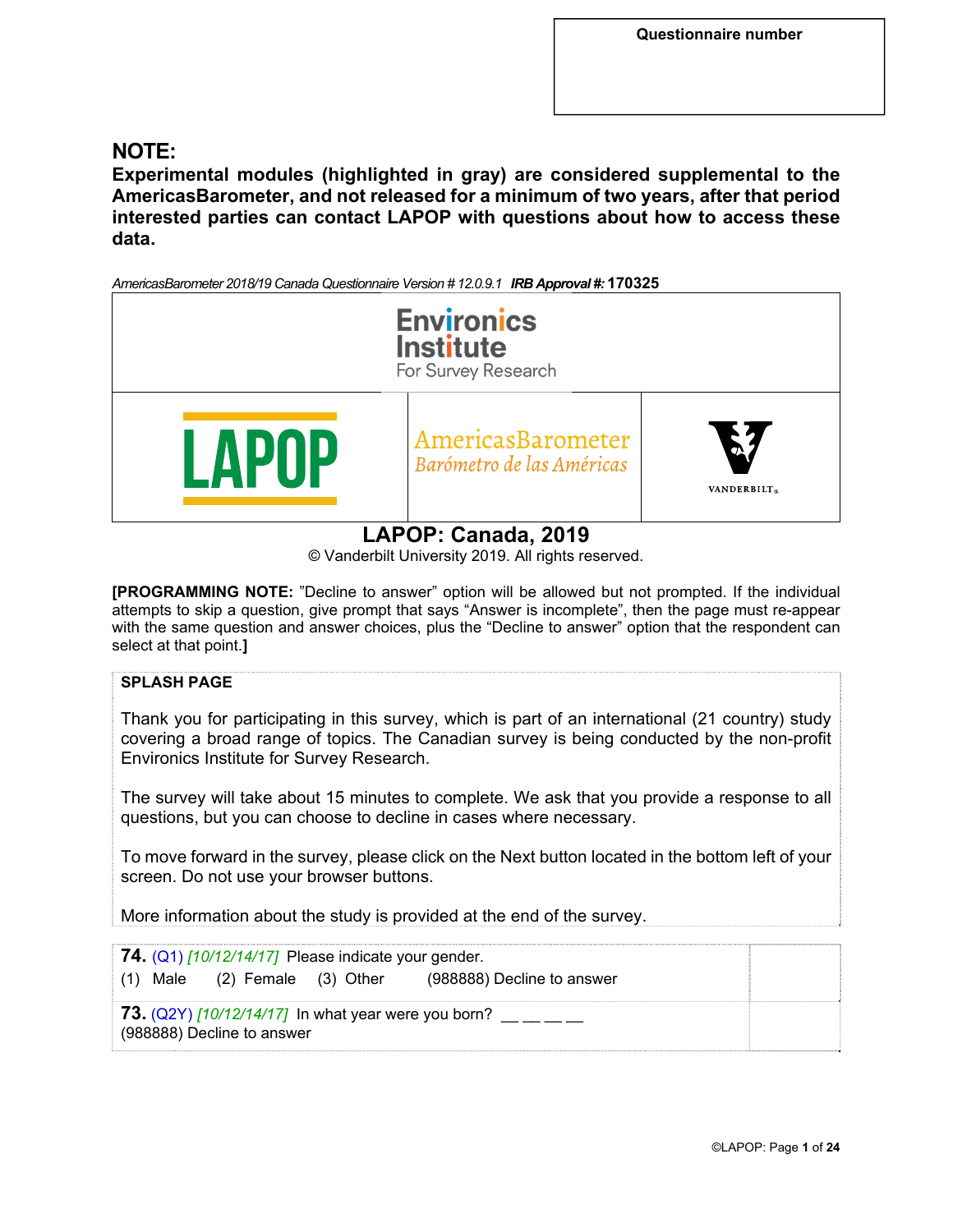| 76. (PROV) [10/12/14/17] In which province do you currently live? |  |
|-------------------------------------------------------------------|--|
| (01) Alberta                                                      |  |
| (02) British Columbia                                             |  |
| (03) Manitoba                                                     |  |
| (04) New Brunswick                                                |  |
| (05) Newfoundland                                                 |  |
| (06) Nova Scotia                                                  |  |
| (07) Ontario                                                      |  |
| (08) Prince Edward Island                                         |  |
| $(09)$ Quebec                                                     |  |
| (10) Saskatchewan                                                 |  |
|                                                                   |  |

| 1. (LS3) [10/12/14/17] To begin, in general how satisfied are you with your life? Would you say |                        |                                                                                |         |  |  |  |  |  |
|-------------------------------------------------------------------------------------------------|------------------------|--------------------------------------------------------------------------------|---------|--|--|--|--|--|
| that you are?                                                                                   |                        |                                                                                |         |  |  |  |  |  |
| (1) Very satisfied                                                                              | (2) Somewhat satisfied | (3) Somewhat dissatisfied                                                      |         |  |  |  |  |  |
| (4) Very dissatisfied                                                                           |                        |                                                                                |         |  |  |  |  |  |
| (988888) Decline to answer                                                                      |                        |                                                                                |         |  |  |  |  |  |
|                                                                                                 |                        | 2. (SOCT1) [10/12/17] How would you describe the country's economic situation? |         |  |  |  |  |  |
| (1) Very good                                                                                   | $(2)$ Good             | (3) Neither good nor bad (fair)                                                | (4) Bad |  |  |  |  |  |
| (5) Very bad                                                                                    |                        |                                                                                |         |  |  |  |  |  |
| (988888) Decline to answer                                                                      |                        |                                                                                |         |  |  |  |  |  |

**3.** (SOCT2). *[10/12/14/17]* Do you think that the country's current economic situation is better than, the same as or worse than it was 12 months ago?<br>(1) Better (2) Same (3) Worse  $(3)$  Worse (988888) Decline to answer

|                                         |          | 4. (IDIO1) [10/12/17] How would you describe your overall economic situation?                |        |
|-----------------------------------------|----------|----------------------------------------------------------------------------------------------|--------|
| (1) Very good                           | (2) Good | (3) Neither good nor bad (fair)                                                              | 4) Bad |
| (5) Very bad                            |          |                                                                                              |        |
| (988888) Decline to answer              |          |                                                                                              |        |
|                                         |          | 5. (IDIO2). [10/12/14/17] Do you think that your economic situation is better than, the same |        |
| as, or worse than it was 12 months ago? |          |                                                                                              |        |
| $(1)$ Better $(2)$ Same $(3)$ Worse     |          |                                                                                              |        |
|                                         |          |                                                                                              |        |
| (988888) Decline to answer              |          |                                                                                              |        |

**6.** (COSMUN12) *[NEW].* Speaking in general about the mayor of your city, town or local municipality, would you say the job they are doing is...?

(1) Very good (2) Good (3) Neither good nor bad (fair) (4) Bad (5) Very bad (988888) Decline to answer

**11.** (IT1).*[06/0810/12/14/17]* And speaking of the people from around where you live, would you say that people in this community are very trustworthy, somewhat trustworthy, not very trustworthy or untrustworthy...?<br>(1) Very trustworthy (2) { (2) Somewhat trustworthy (3) Not very trustworthy (4) Untrustworthy (988888) Decline to answer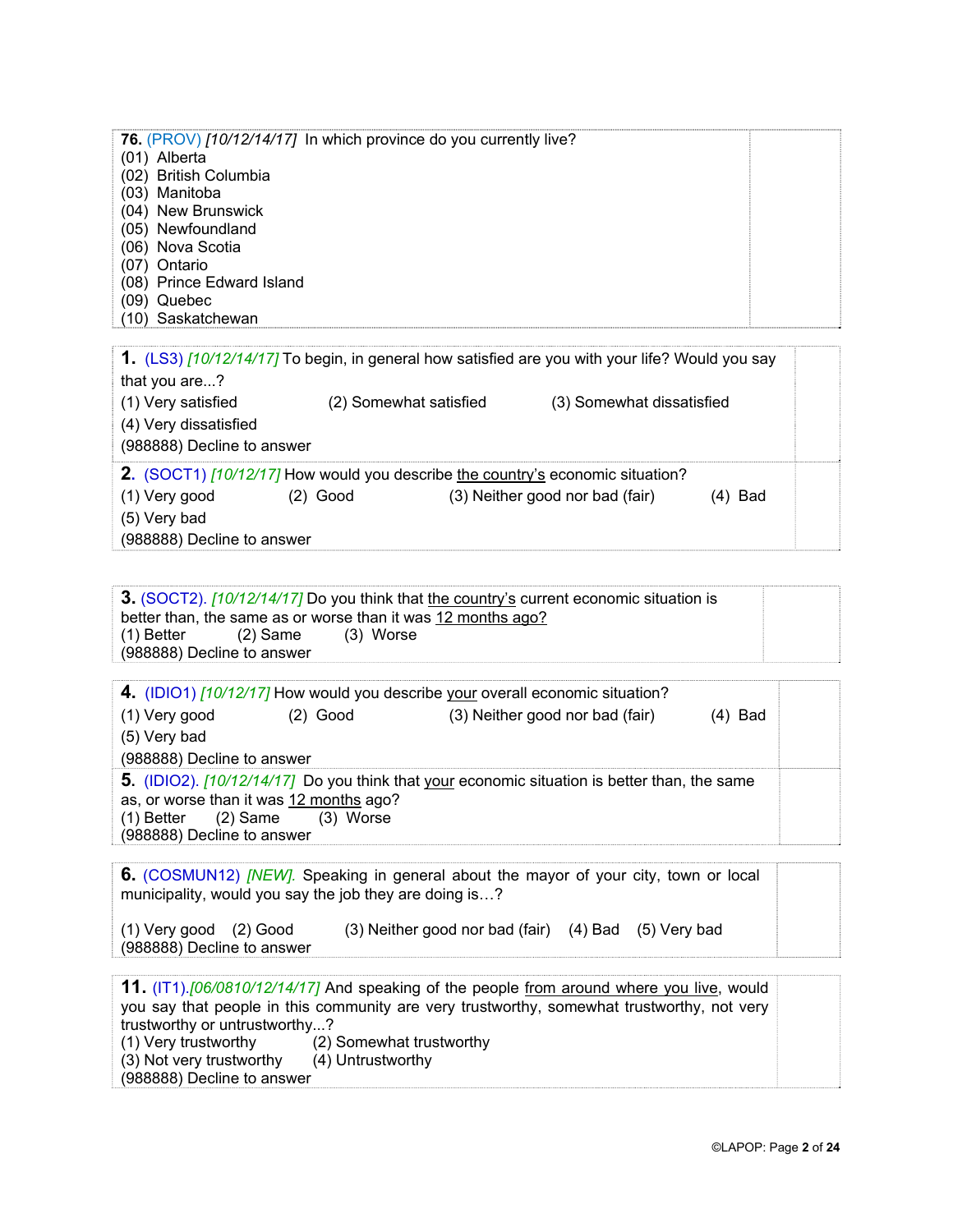**12.** (L1). *[12/14/17]* Now, to change the subject.... The following scale goes from left to right, where "1" means LEFT and "10" means RIGHT. Nowadays, when we speak of political leanings, we talk of those on the left and those on the right. In other words, some people sympathize more with the left and others with the right. According to the meaning that the terms "left" and "right" have for you, and thinking of your own political leanings, where would you place yourself on this scale?

|      |  |  |  |  |              | Decline to answer<br><b><i>(RRRRRR)</i></b> |
|------|--|--|--|--|--------------|---------------------------------------------|
| Left |  |  |  |  | <b>Right</b> |                                             |

**13.** (WWW1N). *[14/17]* Talking about other things, how often do you use the internet? (1) Daily (2) A few times a week (3) A few times a month (4) A few times a year (5) Never

(988888) Decline to answer

**14.** (GI0N). *[10/[12/14/17]*About how often do you pay attention to the news, whether on TV, the radio, newspapers or the internet? (1) Daily (2) A few times a week (3) A few times a month (4) A few times a year  $(5)$  Never  $(4)$  A few times a year (988888) Decline to answer

| 25. (AOJ11). [06/0810/12/14/17] Speaking of the neighborhood where you live (and<br>thinking of the possibility of being assaulted or robbed), do you feel very safe, somewhat |  |
|--------------------------------------------------------------------------------------------------------------------------------------------------------------------------------|--|
| safe, somewhat unsafe or very unsafe?                                                                                                                                          |  |
| (1) Very safe                                                                                                                                                                  |  |
| (2) Somewhat safe                                                                                                                                                              |  |
| (3) Somewhat unsafe                                                                                                                                                            |  |
| (4) Very unsafe                                                                                                                                                                |  |
| (988888) Decline to answer                                                                                                                                                     |  |
|                                                                                                                                                                                |  |

**26.** (VIC1EXT). *[06/0810/12/14/17]* Now, changing the subject, have you been a victim of any type of crime in the past 12 months? That is, have you been a victim of robbery, burglary, assault, fraud, blackmail, extortion, violent threats or any other type of crime in the past 12 months? (1) Yes (2) No

(988888) Decline to answer

| 30. Here is a scale with numbers from 1 to 7, where "1" is the lowest and means NOT AT ALL and "7"<br>the highest and means A LOT. |  |  |  |  |  |       |                   |  |
|------------------------------------------------------------------------------------------------------------------------------------|--|--|--|--|--|-------|-------------------|--|
|                                                                                                                                    |  |  |  |  |  |       |                   |  |
| Not at all                                                                                                                         |  |  |  |  |  | A Int | Decline to asnwer |  |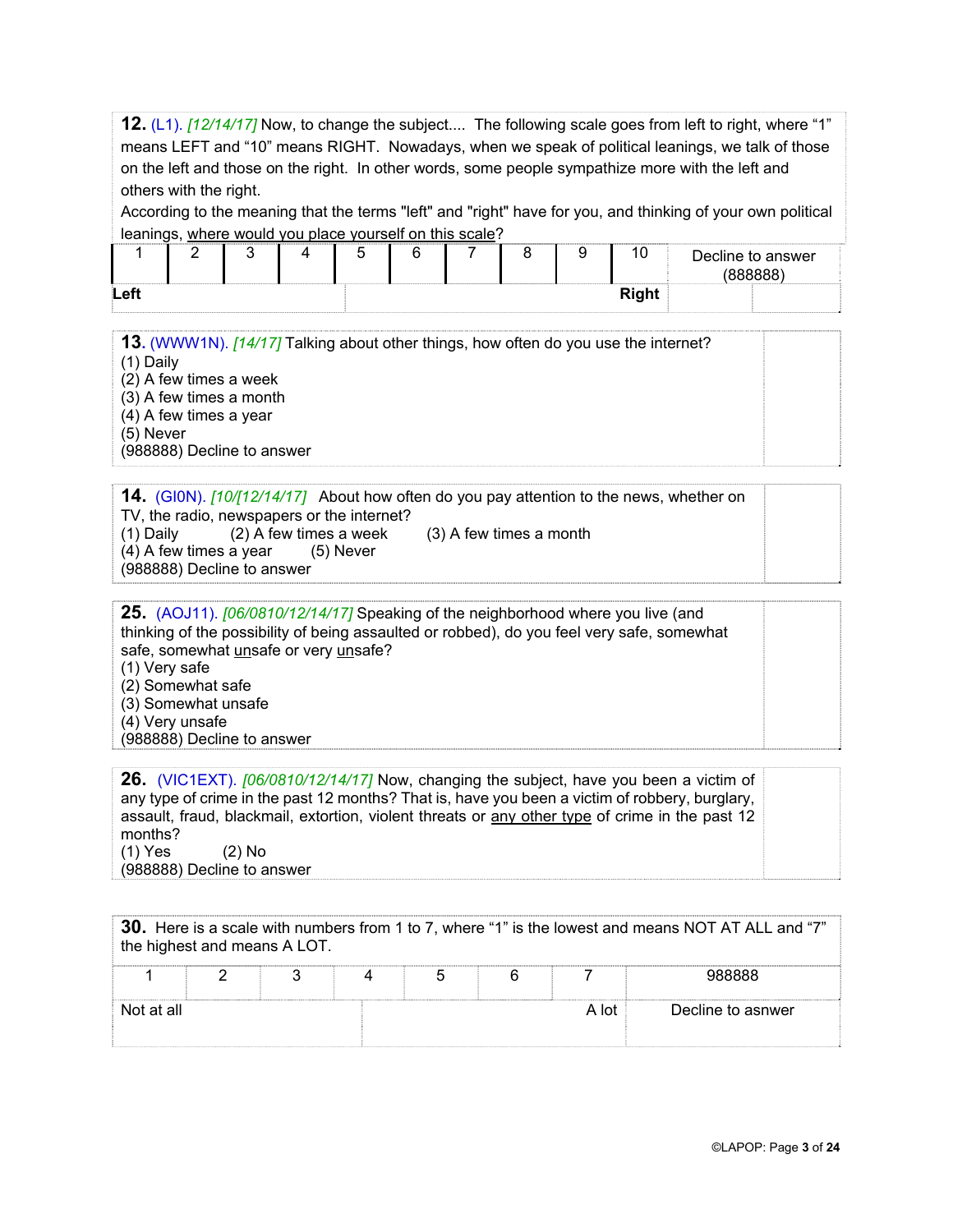| <b>a.</b> $(B1)$ . $[06/0810/12/14/17]$ To what extent do you think the courts in Canada<br>guarantee a fair trial?                          | Coded 1-7 |
|----------------------------------------------------------------------------------------------------------------------------------------------|-----------|
| <b>b.</b> (B2). $[06/0810/12/14/17]$ To what extent do you respect the political institutions of<br>Canada?                                  | Coded 1-7 |
| C. (B3). [06/0810/12/14/17] To what extent do you think that citizens' basic rights are<br>well protected by the political system of Canada? | Coded 1-7 |
| <b>e.</b> (B4). [06/0810/12/14/17] To what extent do you feel proud of living under the<br>political system of Canada?                       | Coded 1-7 |
| f. (B6). [06/0810/12/14/17] To what extent do you think that one should support the<br>political system of Canada?                           | Coded 1-7 |
| i. (B13). [06/0810/12/14/17] To what extent do you trust Parliament?                                                                         | Coded 1-7 |
| $\mu$ (B18) [10/12/17] To what extent do you trust the RCMP?                                                                                 | Coded 1-7 |
| <b>k.</b> (B21). [06/0810/12/17] To what extent do you trust the political parties?                                                          | Coded 1-7 |
| I. (B21A). [10/12/17] To what extent do you trust the Prime Minister?                                                                        | Coded 1-7 |
| $\mathsf{m}$ . (B31) [06/08/10/12/14/17] To what extent do you trust the Supreme Court?                                                      | Coded 1-7 |
| <b>O.</b> (B43) [06/08/10/12/14/17] To what extent are you proud of being a Canadian?                                                        | Coded 1-7 |
| $\mathbf{p}$ . (B37). [10/12/14/17] To what extent do you trust the mass media?                                                              | Coded 1-7 |
| q. (B47A) [14/17] To what extent do you trust elections in this country?                                                                     | Coded 1-7 |

**33.** (M1). *[10/12/14/17]* Speaking in general of the current government, how would you rate the job performance of Prime Minister Justin Trudeau? (1) Very good (2) Good (3) Neither good nor bad (fair) (4) Bad (5) Very bad (988888) Decline to answer

Now we will use a similar scale, but this time "1" means STRONGLY DISAGREE and "7" means STRONGLY AGREE. A number in between 1 and 7 represents an intermediate score. 1 | 2 | 3 | 4 | 5 | 6 | 7 | 988888 Strongly disagree Strongly agree Decline to answer

Please tell us to what extent you disagree or agree with the following statements.

| 32b. (POP107) [08/10/12/14/17] The people should govern directly rather than through | Coded |
|--------------------------------------------------------------------------------------|-------|
| elected representatives                                                              |       |
|                                                                                      |       |

**34.**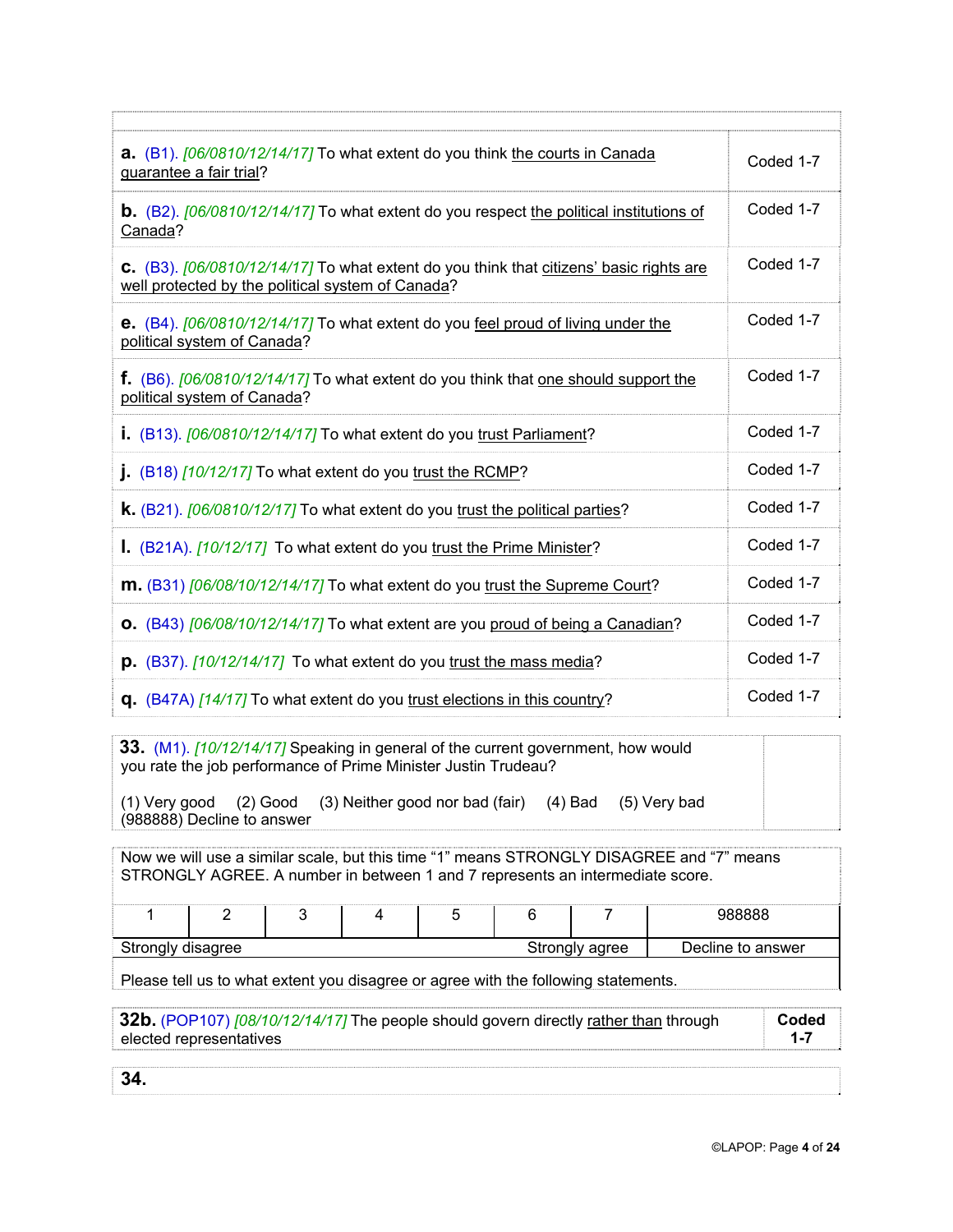| <b>d.</b> (ING4). $[06/08/10/12/14/17]$ Democracy may have problems, but it is better than any   | Coded   |
|--------------------------------------------------------------------------------------------------|---------|
| other form of government.                                                                        | $1 - 7$ |
| <b>e.</b> (CANAB2008) [08/12/14/17] Despite our differences, we Canadians have many things       | Coded   |
| that unite us as a country                                                                       | $1 - 7$ |
| f. (EFF1). [10/12/14/17] Those who govern this country are interested in what people like        | Coded   |
| you think.                                                                                       | $1 - 7$ |
| <b>g.</b> (EFF2). [10/12/14/17] You feel that you understand the most important political issues | Coded   |
| of this country.                                                                                 | $1 - 7$ |

Now, changing the topic…

| 36. (PN4). [06/08/10/12/14/17] In general, would you say that you are very satisfied,<br>satisfied, dissatisfied or very dissatisfied with the way democracy works in Canada?<br>(1) Very satisfied<br>(3) Dissatisfied<br>(4) Very dissatisfied<br>(2) Satisfied<br>(988888) Decline to answer                                                                                                   |  |
|---------------------------------------------------------------------------------------------------------------------------------------------------------------------------------------------------------------------------------------------------------------------------------------------------------------------------------------------------------------------------------------------------|--|
| 37. (DEM2) [06/10/12/14/17] Which of the following statements do you agree with the most:<br>(1) For people like me it doesn't matter whether a government is democratic or non-<br>democratic<br>(2) Democracy is preferable to any other form of government<br>(3) Under some circumstances an authoritarian government may be preferable to a<br>democratic one.<br>(988888) Decline to answer |  |

|                                                                                                                                                                                                                                                                     | <b>QUESTIONNAIRE B - GIVE TO RANDOMIZED 50% OF SAMPLE</b>                                                                                                                                                                    |  |  |  |  |  |            |            |  |
|---------------------------------------------------------------------------------------------------------------------------------------------------------------------------------------------------------------------------------------------------------------------|------------------------------------------------------------------------------------------------------------------------------------------------------------------------------------------------------------------------------|--|--|--|--|--|------------|------------|--|
|                                                                                                                                                                                                                                                                     | The following questions are to find out about the different ideas of the people who live in Canada. Please<br>use the following 10 point scale, with "1" meaning STRONGLY DISAPPROVE, and "10" meaning<br>"STRONGLY APPROVE. |  |  |  |  |  |            |            |  |
|                                                                                                                                                                                                                                                                     | 999999<br>8<br>9<br>10<br>3<br>988888<br>5<br>6<br>4<br>Decline to answer<br>Inapplic<br>able                                                                                                                                |  |  |  |  |  |            |            |  |
|                                                                                                                                                                                                                                                                     | Strongly disapprove<br>Strongly approve                                                                                                                                                                                      |  |  |  |  |  |            |            |  |
| <b>D1.</b> $[06/08/10/12/14/17]$ There are people who only say bad things about the<br>Canadian form of government, not just the incumbent government but the system of<br>government. How strongly do you approve or disapprove of such people's right to<br>vote? |                                                                                                                                                                                                                              |  |  |  |  |  | Coded 1-10 |            |  |
|                                                                                                                                                                                                                                                                     | D2. [06/08/10/12/14/17] How strongly do you approve or disapprove that such people<br>be allowed to conduct peaceful demonstrations in order to express their views?                                                         |  |  |  |  |  |            | Coded 1-10 |  |

|                            |              | 54. (POL1). [06/08/10/12/14/17] How much interest do you have in politics: a lot, some, |  |
|----------------------------|--------------|-----------------------------------------------------------------------------------------|--|
| little or none?            |              |                                                                                         |  |
| $(1)$ A lot<br>$(2)$ Some  | $(3)$ Little | $(4)$ None                                                                              |  |
| (988888) Decline to answer |              |                                                                                         |  |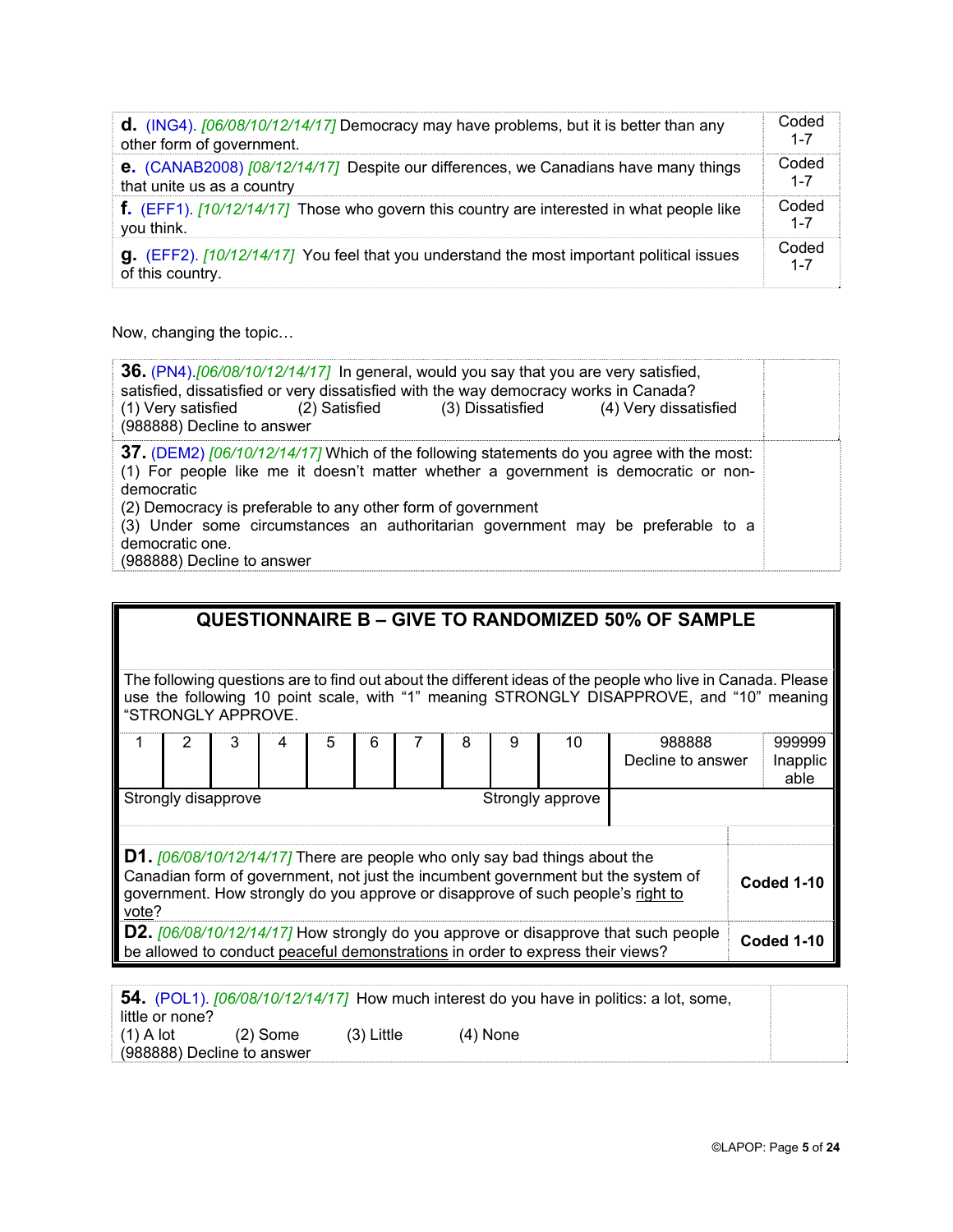## **EXPERIMENT CORR – TREATMENTS 1-2-3-4**

### **[PROGRAMMING NOTE: Apply randomly each treatment (1, 2, 3, 4) to 1/4 of the sample.]**

Next, we will show you a description of a hypothetical candidate running for re-election as mayor:

### **EXPERIMENT CORR - TREATMENT 1**

Mitchell is a Canadian politician. He is married and has two kids, and he is currently serving his first term as mayor. During his time in office, the municipality experienced important improvements, including job creation and improved education, health, and transportation services. Imagine that you voted for this politician in the past election and that he represents your political preferences. Following a thorough investigation, the Crown Attorney Office accused him of accepting bribes when awarding public contracts.

**ECUCORR1\_1.** If municipal elections were tomorrow, how likely would you be to support mayor Mitchell?

(1) Very likely (2) Somewhat likely (3) A little likely (4) Not likely at all (988888) Decline to answer (999999) Inapplicable

Using the same 1 to 7 scale, where 1 is "Not at all" and 7 is "A lot," could you tell us:

| 1                                                                                                                                                                                                                                                                                                                                         | 2                          | 3 | 4 | 5 | 6 |  | 988888                    |                  |
|-------------------------------------------------------------------------------------------------------------------------------------------------------------------------------------------------------------------------------------------------------------------------------------------------------------------------------------------|----------------------------|---|---|---|---|--|---------------------------|------------------|
| Not al all                                                                                                                                                                                                                                                                                                                                | A lot<br>Decline to answer |   |   |   |   |  |                           |                  |
|                                                                                                                                                                                                                                                                                                                                           |                            |   |   |   |   |  | $[999999 = Inapplicable]$ |                  |
| <b>ECUCORR2_1.</b> To what extent do you believe mayor Mitchell is corrupt?                                                                                                                                                                                                                                                               |                            |   |   |   |   |  |                           | Coded<br>$1 - 7$ |
| <b>30ga.</b> (B10A 1) [06/08/10/12/14/17] To what extent do you trust the justice system?                                                                                                                                                                                                                                                 |                            |   |   |   |   |  |                           | Coded<br>$1 - 7$ |
| <b>38a.</b> (ECUPN5 1). <i>[NEW]</i> In general, would you say that you are very satisfied, satisfied,<br>dissatisfied or very dissatisfied with the way the political system works in Canada?<br>(1) Very satisfied<br>(2) Satisfied<br>(3) Dissatisfied<br>(4) Very dissatisfied<br>(988888) Decline to answer<br>(999999) Inapplicable |                            |   |   |   |   |  |                           |                  |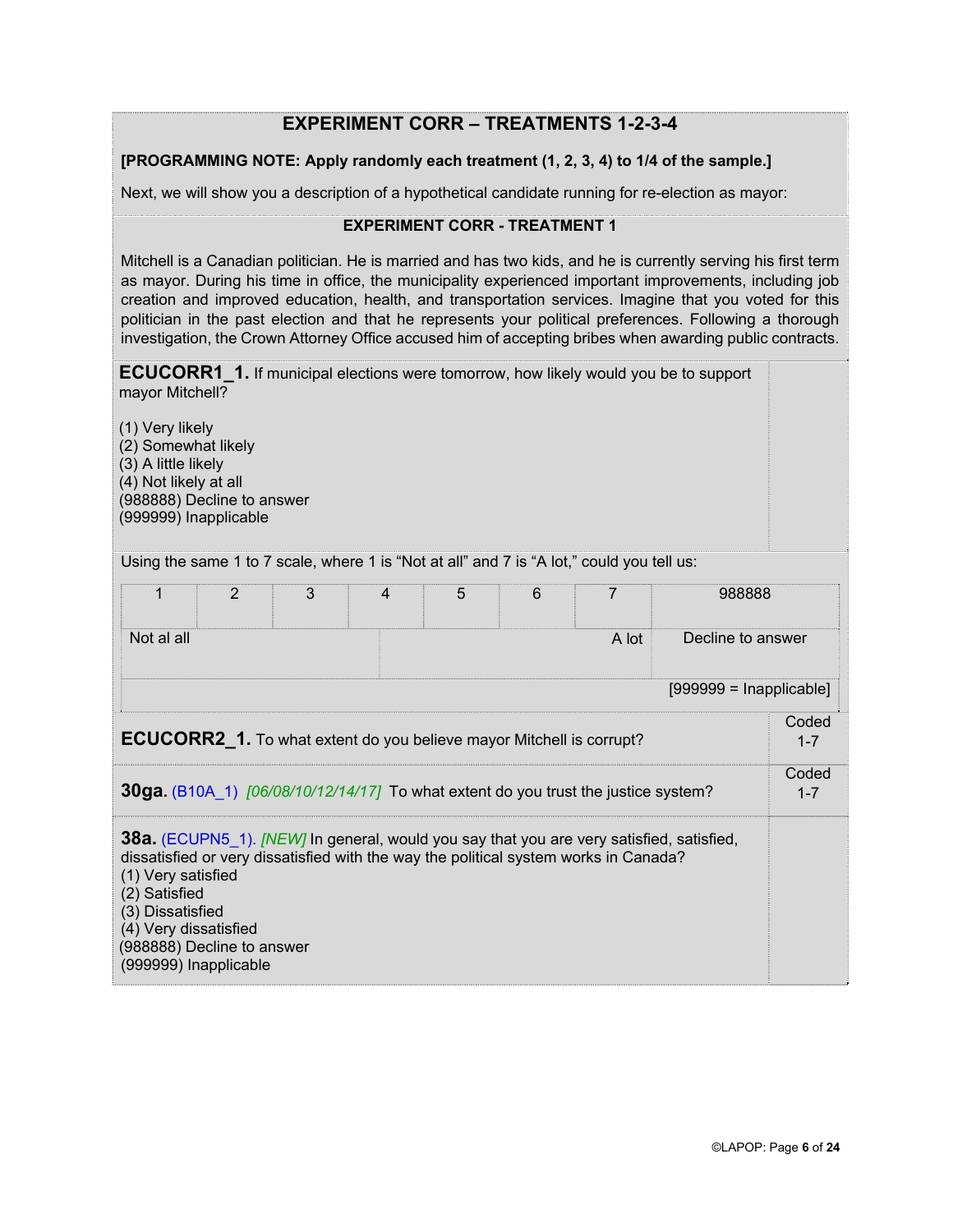### **EXPERIMENT CORR - TREATMENT 2**

Mitchell is a Canadian politician. He is married and has two kids, and he is currently serving his first term as mayor. During his time in office, the municipality experienced important improvements, including job creation and improved education, health, and transportation services. Imagine that you voted for this politician in the past election and that he represents your political preferences. Following a thorough investigation, the Crown Attorney Office accused him of accepting bribes when awarding public contracts.

Mitchell came forward and denied the accusations in a press conference. He declared: "I am very surprised at these accusations against me, and I insist that I am absolutely innocent. My career in politics has always been marked by clean, honest, and ethical behavior, and my reputation as an honest public servant must be preserved."

**ECUCORR1** 2. If municipal elections were tomorrow, how likely would you be to support mayor Mitchell?

(1) Very likely (2) Somewhat likely (3) A little likely (4) Not likely at all (988888) Decline to answer (999999) Inapplicable

Using the same 1 to 7 scale, where 1 is "Not at all" and 7 is "A lot," could you tell us:

|                                                                                                                                         | 2 | 3 | 4 | 5 | 6 |                                                                                                                                                                                                | 988888 |                  |  |  |
|-----------------------------------------------------------------------------------------------------------------------------------------|---|---|---|---|---|------------------------------------------------------------------------------------------------------------------------------------------------------------------------------------------------|--------|------------------|--|--|
| Not at all<br>A lot<br>Decline to answer                                                                                                |   |   |   |   |   |                                                                                                                                                                                                |        |                  |  |  |
| $[999999 = Inapplicable]$                                                                                                               |   |   |   |   |   |                                                                                                                                                                                                |        |                  |  |  |
| <b>ECUCORR2</b> 2. To what extent do you believe mayor Mitchell is corrupt?                                                             |   |   |   |   |   |                                                                                                                                                                                                |        |                  |  |  |
| <b>30gb.</b> (B10A 2). [06/08/10/12/14/17] To what extent do you trust the justice system?                                              |   |   |   |   |   |                                                                                                                                                                                                |        | Coded<br>$1 - 7$ |  |  |
| (1) Very satisfied<br>(2) Satisfied<br>(3) Dissatisfied<br>(4) Very dissatisfied<br>(988888) Decline to answer<br>(999999) Inapplicable |   |   |   |   |   | <b>38b.</b> (ECUPN5 2). <i>[NEW]</i> In general, would you say that you are very satisfied, satisfied,<br>dissatisfied or very dissatisfied with the way the political system works in Canada? |        |                  |  |  |

### **EXPERIMENT CORR - TREATMENT 3**

Mitchell is a Canadian politician. He is married and has two kids, and he is currently serving his first term as mayor. During his time in office, the municipality experienced important improvements, including job creation and improved education, health, and transportation services. Imagine that you voted for this politician in the past election and that he represents your political preferences. Following a thorough investigation, the Crown Attorney Office accused him of accepting bribes when awarding public contracts.

Mitchell came forward and denied the accusations in a press conference. He declared: "I am very surprised at these accusations against me, and I insist that I am absolutely innocent. These charges are completely unfounded and unsupported. They are based only on the testimony of informants, and not on actual evidence."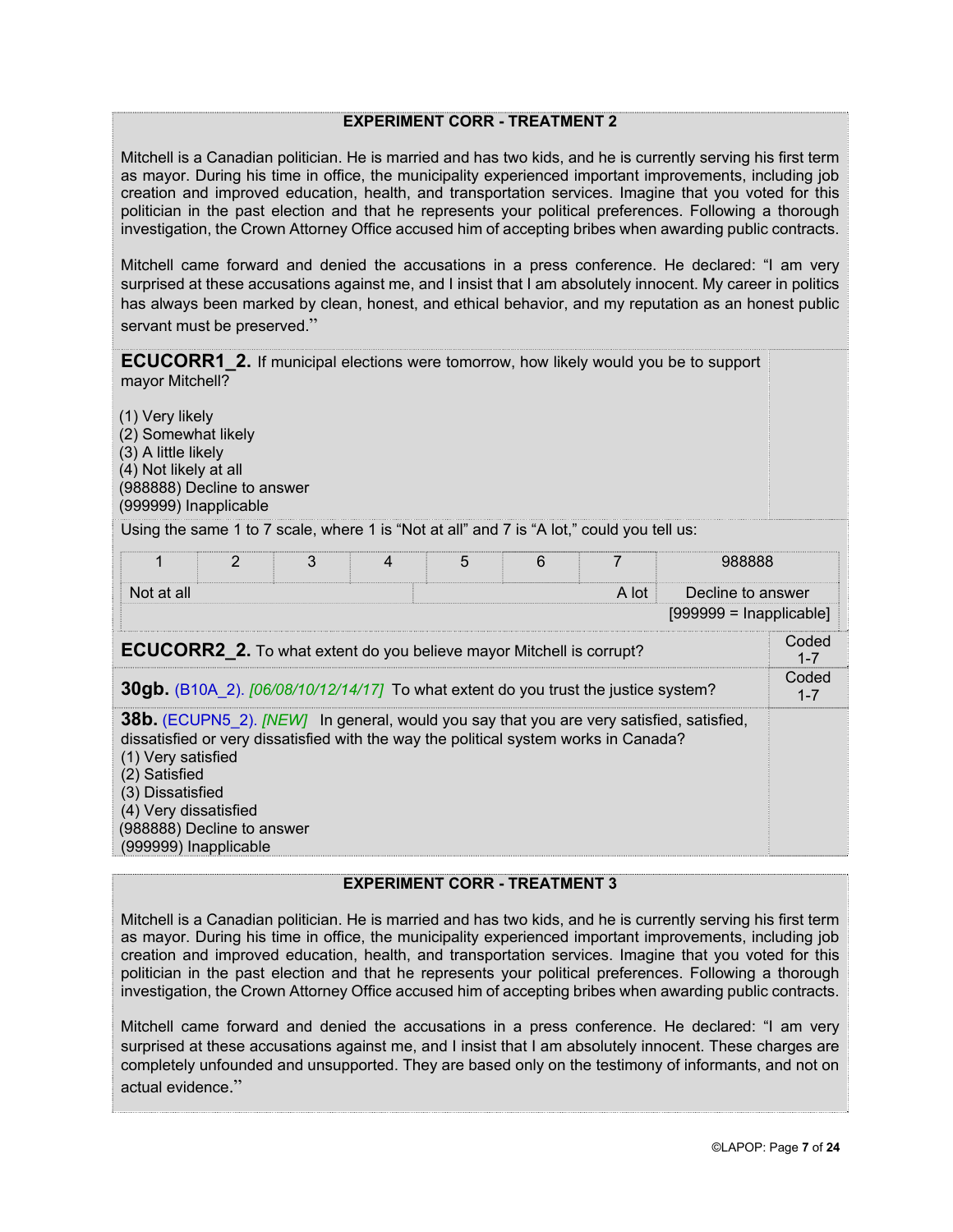**ECUCORR1** 3. If municipal elections were tomorrow, how likely would you be to support mayor Mitchell?

(1) Very likely (2) Somewhat likely (3) A little likely (4) Not likely at all (988888) Decline to answer (999999) Inapplicable

Using the same 1 to 7 scale, where 1 is "Not at all" and 7 is "A lot," could you tell us:

|                                                                                                                                         | 2 | 3 | 4 | 5 | 6 |                                                                                      | 988888                                                                                   |                  |  |
|-----------------------------------------------------------------------------------------------------------------------------------------|---|---|---|---|---|--------------------------------------------------------------------------------------|------------------------------------------------------------------------------------------|------------------|--|
| Not al all                                                                                                                              |   |   |   |   |   | A lot                                                                                | Decline to answer                                                                        |                  |  |
|                                                                                                                                         |   |   |   |   |   |                                                                                      | $[999999 = Inapplicable]$                                                                |                  |  |
| <b>ECUCORR2</b> 3. To what extent do you believe mayor Mitchell is corrupt?                                                             |   |   |   |   |   |                                                                                      |                                                                                          | Coded<br>$1 - 7$ |  |
| <b>30gc.</b> (B10A 3). [06/08/10/12/14/17] To what extent do you trust the justice system?                                              |   |   |   |   |   |                                                                                      | Coded<br>$1 - 7$                                                                         |                  |  |
| (1) Very satisfied<br>(2) Satisfied<br>(3) Dissatisfied<br>(4) Very dissatisfied<br>(988888) Decline to answer<br>(999999) Inapplicable |   |   |   |   |   | dissatisfied or very dissatisfied with the way the political system works in Canada? | 38c. (ECUPN5_3). [NEW] In general, would you say that you are very satisfied, satisfied, |                  |  |

### **EXPERIMENT CORR - TREATMENT 4**

Mitchell is a Canadian politician. He is married and has two kids, and he is currently serving his first term as mayor. During his time in office, the municipality experienced important improvements, including job creation and improved education, health, and transportation services. Imagine that you voted for this politician in the past election and that he represents your political preferences. Following a thorough investigation, the Crown Attorney Office accused him of accepting bribes when awarding public contracts.

Mitchell came forward and denied the accusations in a press conference. He declared: "I am very surprised at the accusations against me, and I insist that I am absolutely innocent. These accusations are the result of a political plot orchestrated against me by the country's prosecution and other judicial authorities, who are motivated by political interests and want to harm my political career."

**ECUCORR1 4.** If municipal elections were tomorrow, how likely would you be to support mayor Mitchell?

(1) Very likely (2) Somewhat likely (3) A little likely (4) Not likely at all (988888) Decline to answer (999999) Inapplicable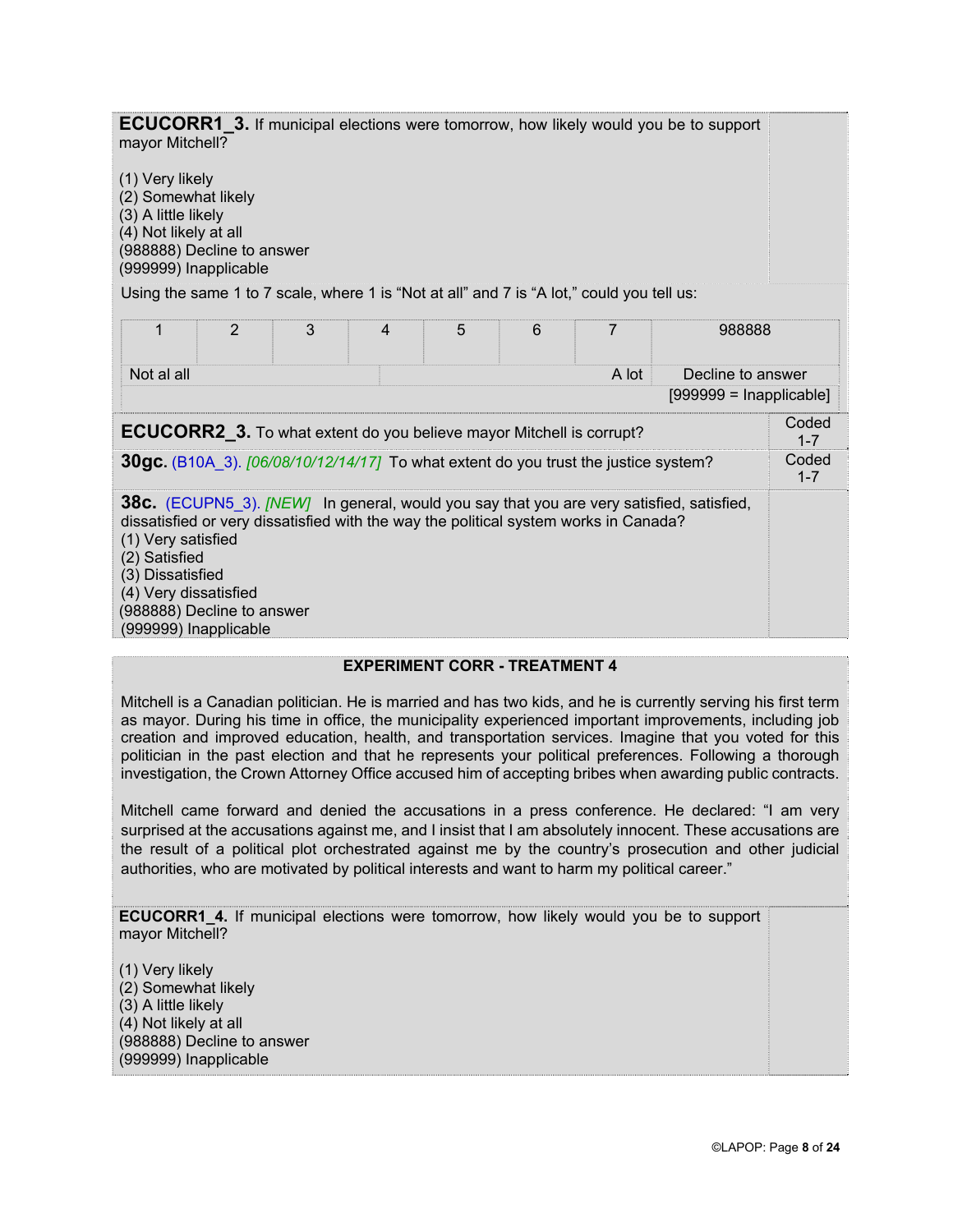| $\mathbf{1}$                                                                                                                                                                                                                                                                                                          | 2                                                                                                                | 3                                                                                                                                                                | 4 | 5 | 6 | 988888 |                          |                  |  |  |  |
|-----------------------------------------------------------------------------------------------------------------------------------------------------------------------------------------------------------------------------------------------------------------------------------------------------------------------|------------------------------------------------------------------------------------------------------------------|------------------------------------------------------------------------------------------------------------------------------------------------------------------|---|---|---|--------|--------------------------|------------------|--|--|--|
| Not al all                                                                                                                                                                                                                                                                                                            |                                                                                                                  |                                                                                                                                                                  |   |   |   | A lot  | <b>Decline to answer</b> |                  |  |  |  |
| $[999999 = Inapplicable]$                                                                                                                                                                                                                                                                                             |                                                                                                                  |                                                                                                                                                                  |   |   |   |        |                          |                  |  |  |  |
|                                                                                                                                                                                                                                                                                                                       |                                                                                                                  | ECUCORR2_4. To what extent do you believe mayor Mitchell is corrupt?                                                                                             |   |   |   |        |                          | Coded<br>$1 - 7$ |  |  |  |
| <b>B10A_4.</b> To what extent do you trust the justice system?                                                                                                                                                                                                                                                        |                                                                                                                  |                                                                                                                                                                  |   |   |   |        | <b>Coded</b><br>$1 - 7$  |                  |  |  |  |
| <b>ECUPN5_4.</b> In general, would you say that you are very satisfied, satisfied, dissatisfied or very<br>dissatisfied with the way the political system works in Canada?<br>(1) Very satisfied<br>(2) Satisfied<br>(3) Dissatisfied<br>(4) Very dissatisfied<br>(988888) Decline to answer<br>(999999) Inapplicable |                                                                                                                  |                                                                                                                                                                  |   |   |   |        |                          |                  |  |  |  |
| (1) Voted [Continue]                                                                                                                                                                                                                                                                                                  |                                                                                                                  | 55. (VB2). <i>[NEW]</i> Did you vote in the last federal election of 2015?<br>(2) Did not vote [Skip to CANVB65]<br>(988888) Decline to answer [Skip to CANVB65] |   |   |   |        |                          |                  |  |  |  |
| (4177) Other Party                                                                                                                                                                                                                                                                                                    | (4101) The Conservative Party<br>(4102) The Liberal Party<br>(4104) The Green Party<br>(4105) The Bloc Quebecois | 56. (VB3N) <i>[NEW]</i> . Who did you vote for in the last federal election of 2015?<br>(4103) The New Democratic Party                                          |   |   |   |        |                          |                  |  |  |  |
|                                                                                                                                                                                                                                                                                                                       | (00) None (Blank ballot) -<br>(97) None (null ballot)                                                            |                                                                                                                                                                  |   |   |   |        |                          |                  |  |  |  |
|                                                                                                                                                                                                                                                                                                                       | (988888) Decline to answer                                                                                       | (999999) Inapplicable (Didn't vote)                                                                                                                              |   |   |   |        |                          |                  |  |  |  |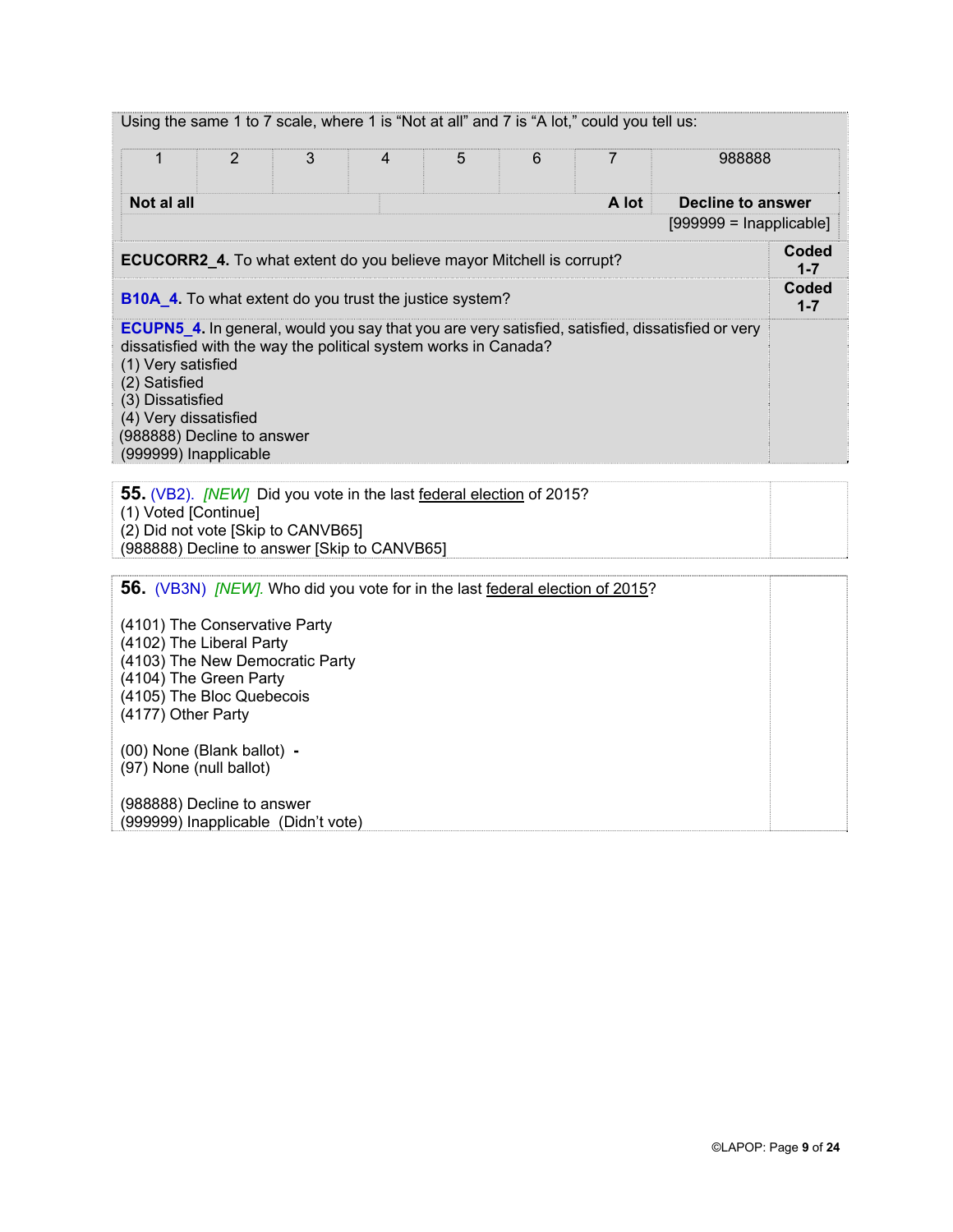| 57. (CANVB65). <i>[NEW]</i> . Could you, please, tell us which party would you vote for in the<br>upcoming federal election of October 2019?                                                                             |  |
|--------------------------------------------------------------------------------------------------------------------------------------------------------------------------------------------------------------------------|--|
| (4101) The Conservative Party<br>(4102) The Liberal Party<br>(4103) The New Democratic Party<br>(4104) The Green Party<br>(4105) The Bloc Quebecois<br>(4106) The People's Party of Canada<br>(4177) Other Party         |  |
| (00) None (Blank ballot) -<br>(97) None (null ballot)                                                                                                                                                                    |  |
| (988888) Decline to answer                                                                                                                                                                                               |  |
| <b>PRA2N.</b> Overall, how qualified or prepared do you feel to hold an elected office, for example                                                                                                                      |  |
| as a member of parliament, mayor, or city council member?                                                                                                                                                                |  |
| (1) Very qualified                                                                                                                                                                                                       |  |
| (2) Somewhat qualified                                                                                                                                                                                                   |  |
| (3) A little qualified                                                                                                                                                                                                   |  |
| (4) Not at all qualified                                                                                                                                                                                                 |  |
| (988888) Decline to answer                                                                                                                                                                                               |  |
| <b>PRA8N</b> Have you ever been personally encouraged to run for public office?<br>(1) Yes [Continue]<br>(2) No [Skip to PRA10]<br>(988888) Decline to answer [Skip to PRA10]                                            |  |
|                                                                                                                                                                                                                          |  |
| <b>PRA8AN.</b> Who encouraged you? [Mark ALL that apply]<br>(1) Political leaders (national, local)                                                                                                                      |  |
| (2) Other leaders or groups from the local community (not political)                                                                                                                                                     |  |
| (3) Other national leaders or groups                                                                                                                                                                                     |  |
| (4) A formal candidate training program                                                                                                                                                                                  |  |
| (5) Your boss, employer, or manager                                                                                                                                                                                      |  |
| (6) Members of your family, friends, or colleagues                                                                                                                                                                       |  |
| (7) Members of the media                                                                                                                                                                                                 |  |
| (77) Others (Specify)                                                                                                                                                                                                    |  |
| (988888) Decline to answer<br>(999999) Not applicable                                                                                                                                                                    |  |
|                                                                                                                                                                                                                          |  |
| <b>PRA10.</b> Imagine that you are considering running as a candidate for election in the next<br>few years. How concerned would you be about the possibility of losing your income or work<br>while you run for office? |  |
| (1) Extremely concerned                                                                                                                                                                                                  |  |
| (2) Seriously concerned                                                                                                                                                                                                  |  |
| (3) Somewhat concerned                                                                                                                                                                                                   |  |
| (4) Not concerned                                                                                                                                                                                                        |  |
| (988888) Decline to answer                                                                                                                                                                                               |  |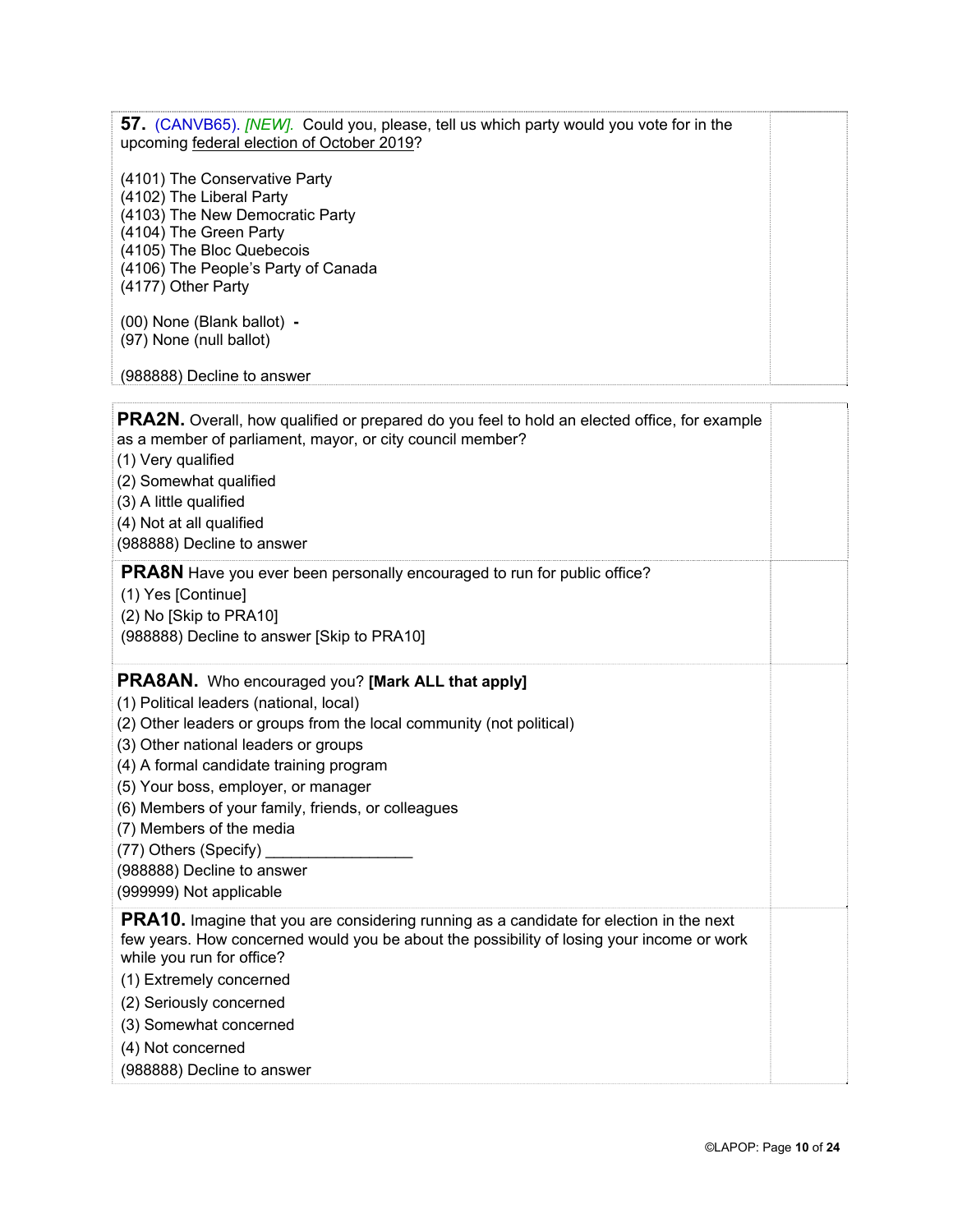Changing the subject…

| strongly agree, agree, disagree or strongly disagree?      |              | VB50. Some say that in general, men are better political leaders than women. Do you |  |
|------------------------------------------------------------|--------------|-------------------------------------------------------------------------------------|--|
| (1) Strongly agree (2) Agree<br>(988888) Decline to answer | (3) Disagree | (4) Strongly disagree                                                               |  |

# **QUESTIONNAIRE A - GIVE TO RANDOMIZED 50% OF SAMPLE WHO DID NOT GET Q.D1 and D2.**

| VB51. Who do you think would be more corrupt as a politician, a man or a woman, or are<br>both the same?                                      |                                         |  |  |  |  |  |
|-----------------------------------------------------------------------------------------------------------------------------------------------|-----------------------------------------|--|--|--|--|--|
| $(1)$ A man<br>(3) Both the same<br>$(2)$ A woman<br>(988888) Decline to answer<br>(999999) Inapplicable                                      |                                         |  |  |  |  |  |
| VB52. If a politician is responsible for running the national economy, who would do a<br>better job, a man, or a woman or does it not matter? |                                         |  |  |  |  |  |
| $(1)$ A man<br>(988888) Decline to answer<br>(999999) Inapplicable                                                                            | $(2)$ A woman<br>(3) It does not matter |  |  |  |  |  |
|                                                                                                                                               |                                         |  |  |  |  |  |

| VB58. How strongly do you agree or disagree with the following statement? When a |           |              |                       |  |  |  |
|----------------------------------------------------------------------------------|-----------|--------------|-----------------------|--|--|--|
| mother works outside the home, the children suffer.                              |           |              |                       |  |  |  |
| (1) Strongly agree                                                               | (2) Agree | (3) Disagree | (4) Strongly disagree |  |  |  |
| (988888) Decline to answer                                                       |           |              |                       |  |  |  |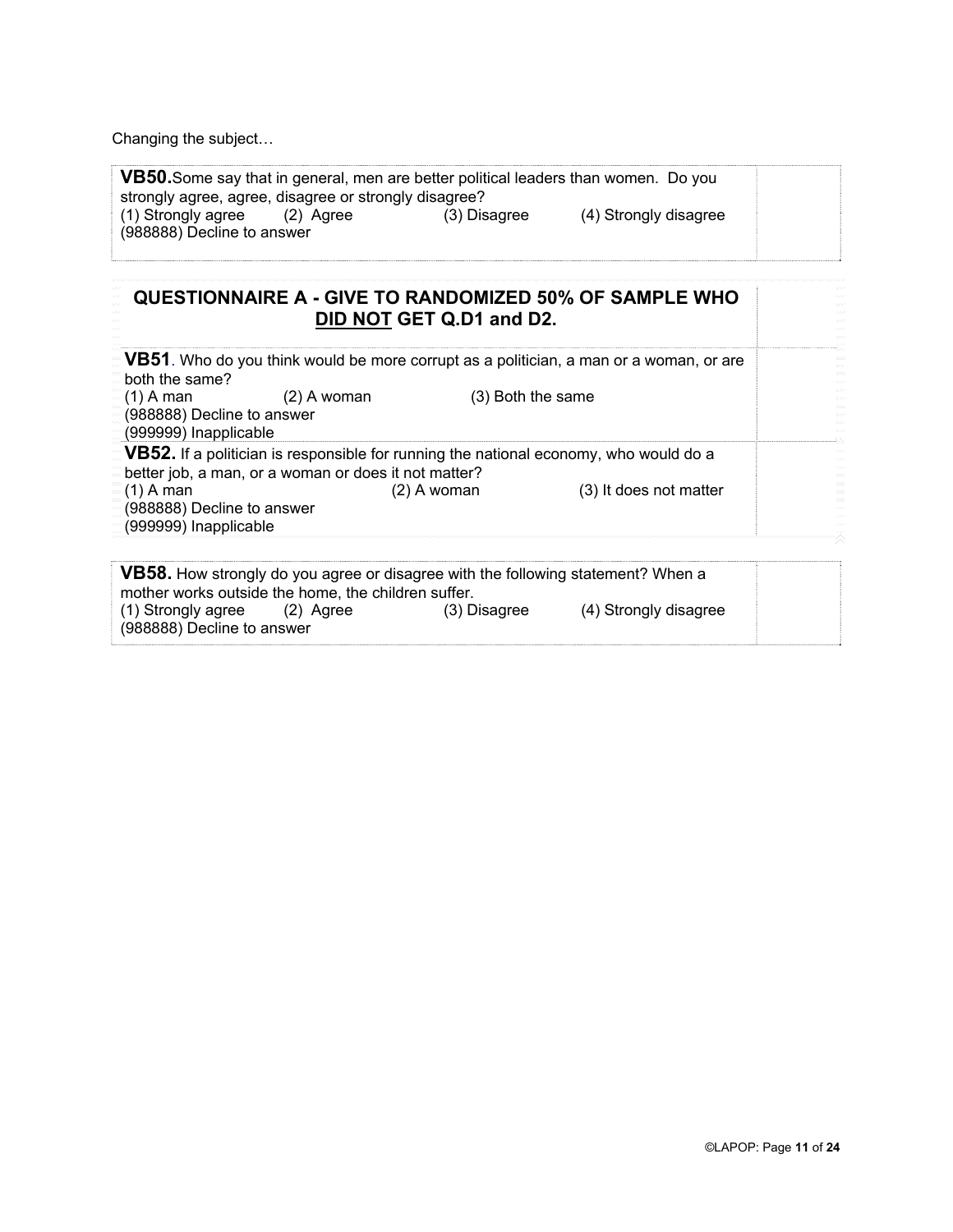### **EXPERIMENT 1**

### **[INTRODUCTION (PRESENTED TO ALL RESPONDENTS )]**

Occasionally, government forces capture people from violent groups opposing the government. These individuals may have information about opposition groups, such as plans for future attacks or the location of other members. There are reasons to think that some Canadian officials believe interrogating these people through a variety of methods is a useful way to obtain this information. The interrogation methods would involve torture, meaning they would cause suffering to these individuals. The information provided by those people may, or may not, be accurate or relevant.

#### **ASSIGN: 25 % of the sample to C1 – CONTROL 25% of the sample to C2 25% of the sample to C3 25% of the sample to C4**

**C1.** Do you approve or disapprove of the use of interrogation methods involving torture by Canada on people who are part of groups violently opposing the government? (1) Strongly approve (2) Somewhat approve (3) Neither approve nor disapprove (4) Somewhat disapprove (5) Strongly disapprove (988888) Decline to answer (999999) Inapplicable **C2.** The interrogation methods would violate international law. Canada has signed international treaties that do not allow the use of these methods under any circumstances. Do you approve or disapprove of the use of interrogation methods involving torture by Canada on people who are part of groups violently opposing the government?(1) Strongly approve (2) Somewhat approve (3) Neither approve nor disapprove (4) Somewhat disapprove (5) Strongly disapprove (988888) Decline to answer (999999) Inapplicable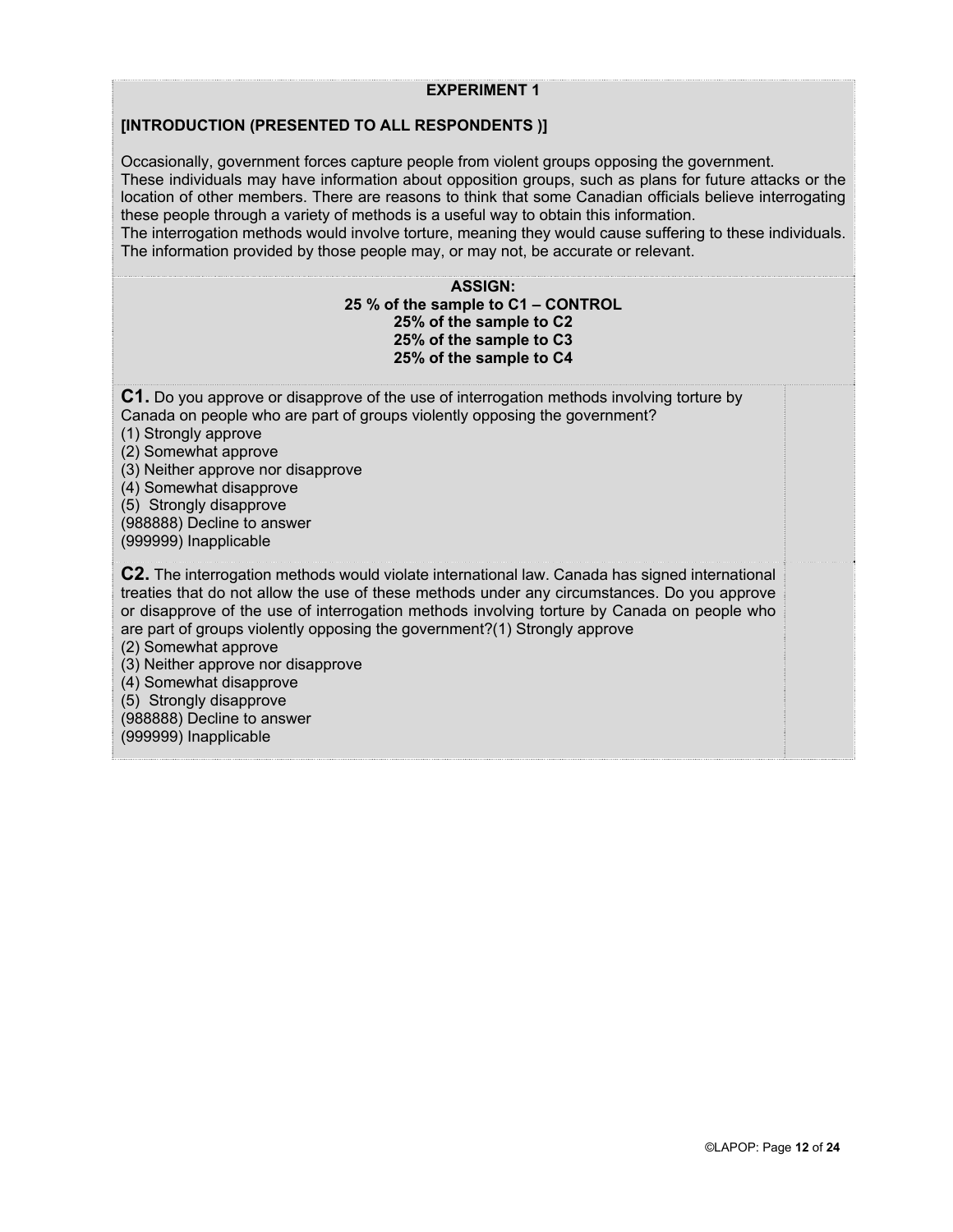**C3.** The interrogation methods would violate the Constitution. Canada's Constitution includes provisions that do not allow the use of these methods under any circumstances. Do you approve or disapprove of the use of interrogation methods involving torture by Canada on people who are part of groups violently opposing the government?

- (1) Strongly approve
- (2) Somewhat approve
- (3) Neither approve nor disapprove
- (4) Somewhat disapprove
- (5) Strongly disapprove
- (988888) Decline to answer

(999999) Inapplicable

### **[Assign 50% of condition C4 to C4A, and 50% to C4B]**

**C4A.** The interrogation methods would violate the Constitution and international law. Canada's Constitution includes provisions that do not allow the use of these methods under any circumstances. Canada has also signed international treaties that do not allow the use of these methods under any circumstances. Do you approve or disapprove of the use of interrogation methods involving torture by Canada on people who are part of groups violently opposing the government?

- (1) Strongly approve
- (2) Somewhat approve
- (3) Neither approve nor disapprove
- (4) Somewhat disapprove
- (5) Strongly disapprove

(988888) Decline to answer (999999) Inapplicable

**C4B.** The interrogation methods would violate international law and the Constitution. Canada has signed international treaties that do not allow the use of these methods under any circumstances. Canada's Constitution also includes provisions that do not allow the use of these methods under any circumstances.

Do you approve or disapprove of the use of interrogation methods involving torture by Canada on people who are part of groups violently opposing the government?

- (1) Strongly approve
- (2) Somewhat approve
- (3) Neither approve nor disapprove
- (4) Somewhat disapprove
- (5) Strongly disapprove
- (988888) Decline to answer
- (999999) Inapplicable

And now a few questions about yourself for classification purposes.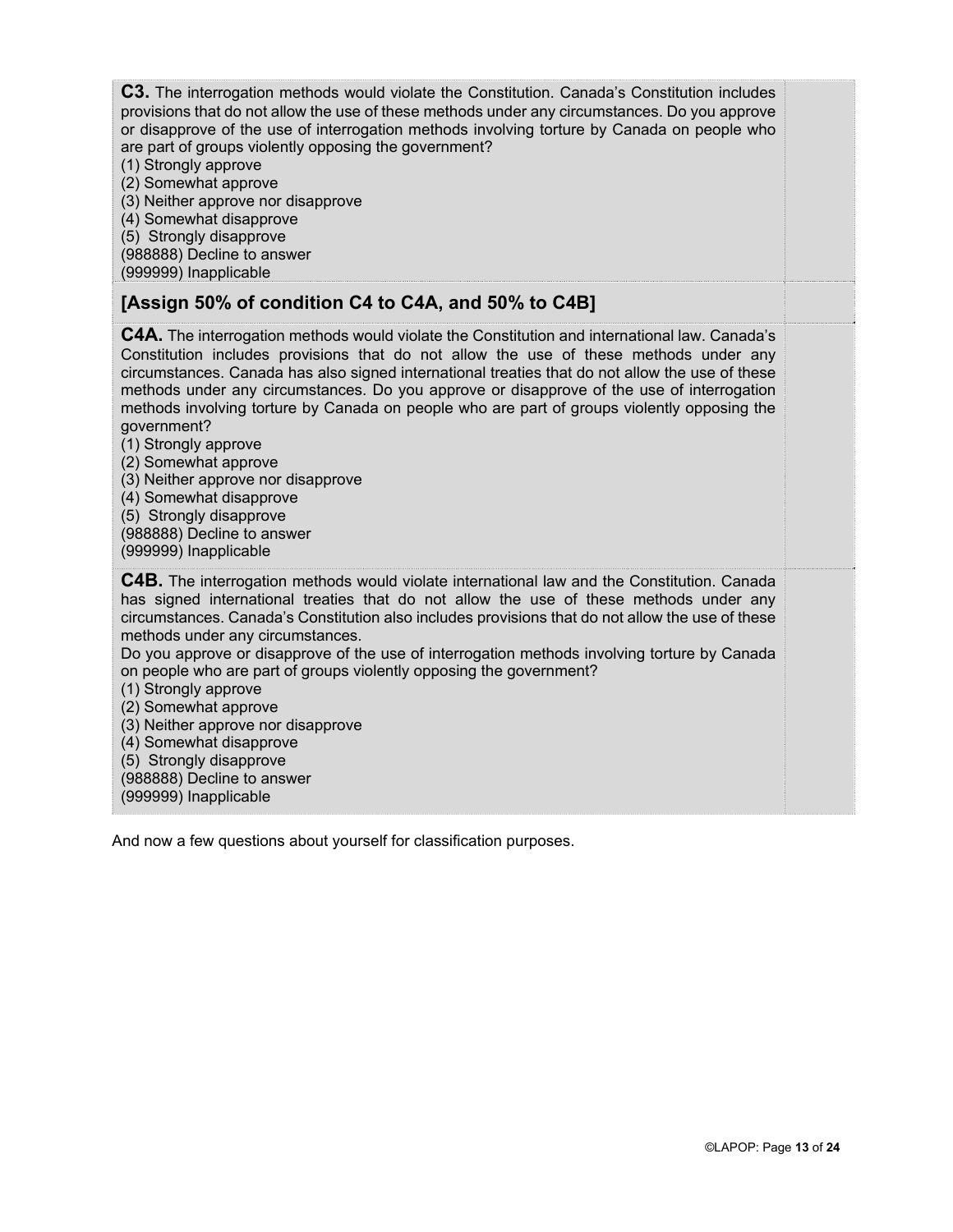| <b>OCUP4A.</b> How do you mainly spend your time? Are you currently<br>(1) Working [Continue]<br>(2) Not working, but have a job [Continue]<br>(3) Actively looking for a job [Skip to Q10NEW]<br>(4) A student [Skip to Q10NEW]<br>(5) Taking care of the home [Skip to Q10NEW]<br>(6) Retired, a pensioner or permanently disabled to work [Skip to Q10NEW]<br>(7) Not working and not looking for a job [Skip to Q10NEW]<br>(988888) Decline to answer [Skip to Q10NEW] |  |
|----------------------------------------------------------------------------------------------------------------------------------------------------------------------------------------------------------------------------------------------------------------------------------------------------------------------------------------------------------------------------------------------------------------------------------------------------------------------------|--|
| <b>OCUPOIT.</b> What is your occupation or the type of job you perform?<br>(1) Directors and Managers (Chief Executives, Senior Officials and Legislators;<br>Administrative and Commercial Managers; Production and Specialized Services Managers;<br>Hospitality, Retail and Other Services Managers)                                                                                                                                                                    |  |
| (2) Professionals, Scientists, and Intellectuals (Science and Engineering Professionals;<br>Health Professionals; Teaching Professionals; Business and Administration Professionals;<br>Information and Communication Technology Professionals; Legal, Social and Cultural<br>Professionals)                                                                                                                                                                               |  |
| (3) Technicians and Associate Professionals (Science and Engineering Associate<br>Professionals; Health Associate Professionals; Business and Administration Associate<br>Professionals; Legal, Social, Cultural and Related Associate Professionals; Information and<br>Communications Technicians)                                                                                                                                                                       |  |
| (4) Administrative Support Staff (General and Keyboard Clerks; Customer Services Clerks;<br>Numerical and Material Recording Clerks; Other Clerical Support Workers)                                                                                                                                                                                                                                                                                                       |  |
| (5) Service Workers and Sales Workers (Personal Service Workers; Sales Workers;<br>Personal Care Workers; Protective Services Workers (Firefighters, Police))                                                                                                                                                                                                                                                                                                              |  |
| (6) Farmers and Skilled Agricultural, Forestry, and Fishery Workers (Market-Oriented<br>Skilled Agricultural Workers; Market-Oriented Skilled Forestry, Fishery and Hunting<br>Workers; Subsistence Farmers, Fishers, Hunters and Gatherers)                                                                                                                                                                                                                               |  |
| (7) Mechanical, Craft, and Related Trade Workers (Building and Related Trade Workers -<br>Excluding Electricians-; Metal, Machinery and Related Trades Workers; Handicraft and<br>Printing Workers; Electrical and Electronic Trades Workers; Food Processing,<br>Woodworking, Garment and Other Craft and Related Trade Workers)                                                                                                                                          |  |
| (8) Plant and Machine Operators, and Assemblers (Stationary Plant and Machine<br>Operators; Assemblers; Drivers and Mobile Plant Operators)                                                                                                                                                                                                                                                                                                                                |  |
| (9) Elementary Occupations (Cleaners and Helpers; Agricultural, Forestry and Fishery<br>Laborers; Laborers in Mining, Construction, Manufacturing and Transport; Food Preparation<br>Assistants; Street and Related Sales and Services Workers; Refuse Workers and Other<br><b>Elementary Workers)</b>                                                                                                                                                                     |  |
| (10) Armed Forces Occupations (Commissioned Armed Forces Officers; Non-<br>commissioned Armed Forces Officers; Armed Forces Occupations, Other Ranks)                                                                                                                                                                                                                                                                                                                      |  |
| (988888) Decline to answer<br>(999999) Inapplicable                                                                                                                                                                                                                                                                                                                                                                                                                        |  |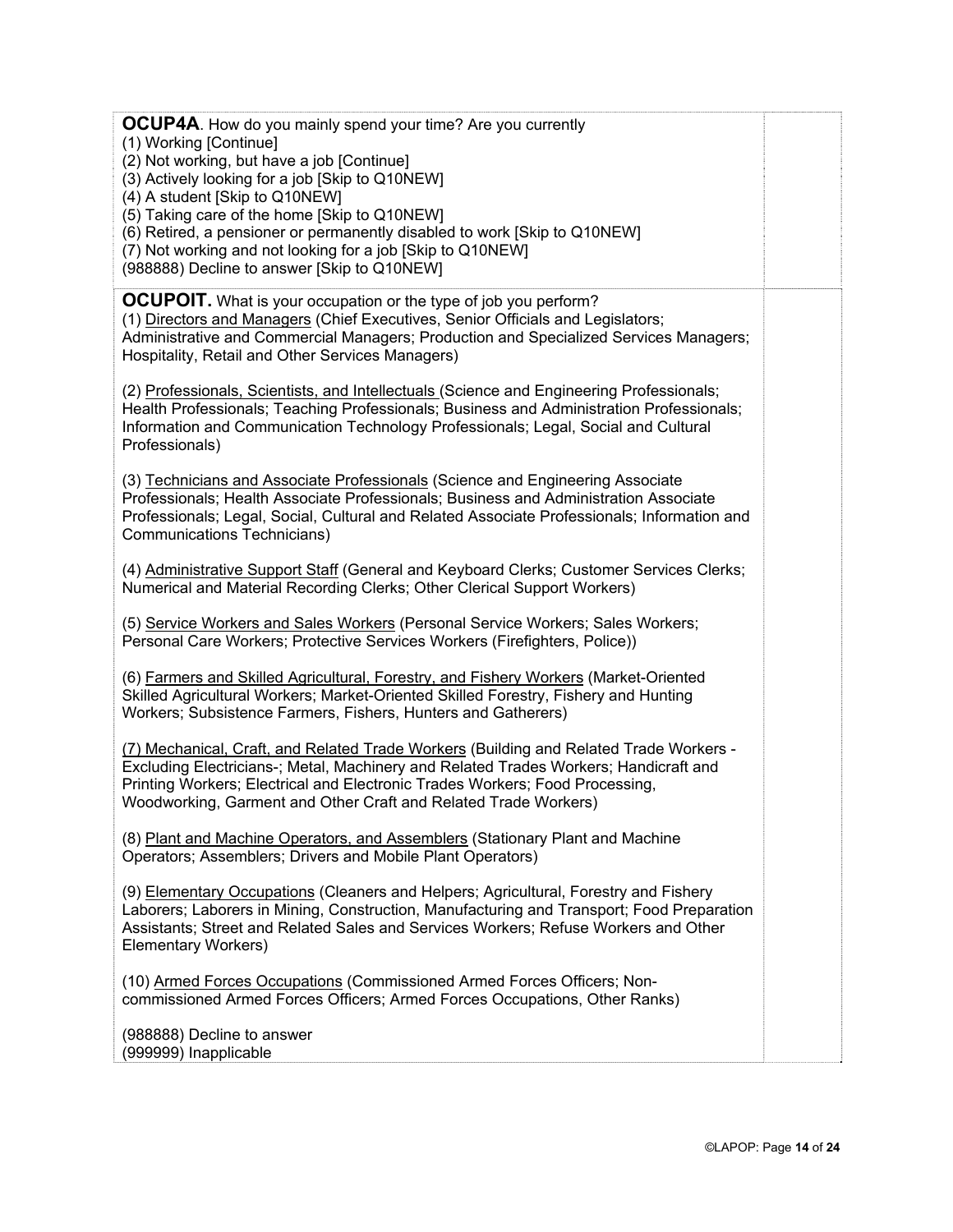**63.** (Q10NEW). *[12/14/17]* Which of the following best describes the total annual income before taxes of all members in your household for 2018?

(01) Less than \$10,000 (02) \$10,000 to \$19,999 (03) \$20,000 to \$29,999 (04) \$30,000 to \$39,999 (05) \$40,000 to \$49,999 (06) \$50,000 to \$59,999 (07) \$60,000 to \$69,999 (08) \$70,000 to \$79,999 (09) \$80,000 to \$99,999 (10) \$100,000 to \$119,999 (11) \$120,000 to \$139,999 (12) \$140,000 to \$159,999 (13) \$160,000 to \$189,999 (14) \$190,000 to \$219,999 (15) \$220,000 to \$249,999 (16) More than \$249,999

(888888) Decline to answer

**64.** (Q10D) *[10/12/14/17]* The salary that you receive and total household income:

(1) Is good enough for you and you can save from it

(2) Is just enough for you, so that you do not have major problems

(3) Is not enough for you and you are stretched

(4) Is not enough for you and you are having a hard time

(988888) Decline to answer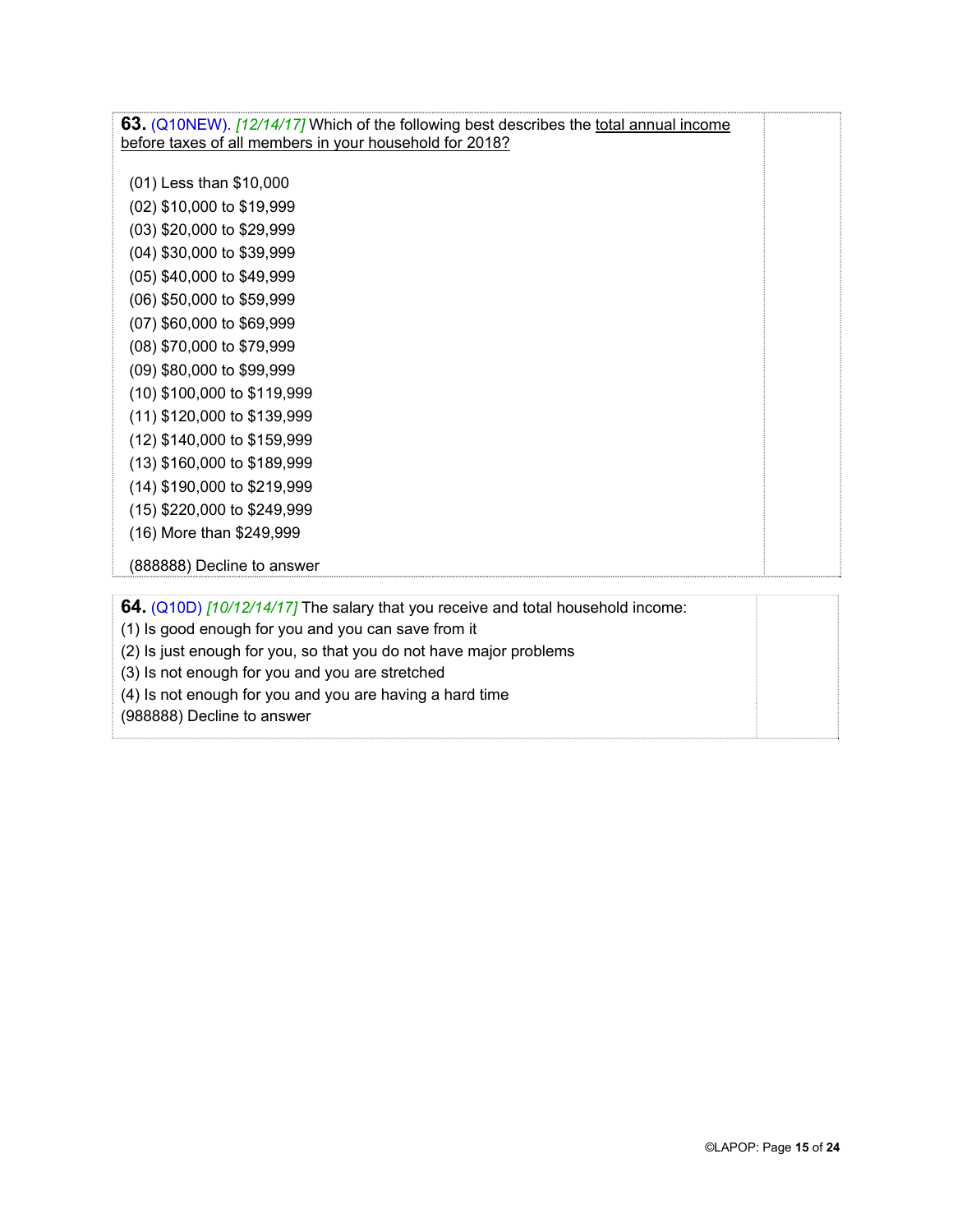| <b>69.</b> (CANETID). [10/12/14/17] In addition to being Canadian, what is your primary ethnic<br>or cultural background? (If more than one, please indicate your primary background) |  |
|---------------------------------------------------------------------------------------------------------------------------------------------------------------------------------------|--|
| (1) English/Scottish/Irish Welsh<br>(2) French/Quebecois<br>(3) Italian                                                                                                               |  |
| (4) Portuguese<br>(5) Other European (Russian, German, Dutch, Scandinavian, Polish, Spanish, Hungarian)<br>(6) Aboriginal (First Nations, Metis, Inuit)<br>(7) African<br>(8) Greek   |  |
| (9) Jewish<br>(10) West Indian (Caribbean, Jamaican, Guyanese)<br>(11) South Asian (East Indian, Sri Lankan, Pakistan)                                                                |  |
| (12) Southeast Asian (Vietnamese, Cambodian, Malaysian, Filipino)<br>(13) Chinese<br>(14) Other East Asian (Japanese, Korean)                                                         |  |
| (15) West Asian/Middle Eastern/Arab<br>(16) American                                                                                                                                  |  |
| (17) Canadian<br>(18) Latin American (Mexican, Central/South American)                                                                                                                |  |
| (20) Acadian<br>(21) Mixed Race                                                                                                                                                       |  |
| (988888) Decline to answer                                                                                                                                                            |  |
|                                                                                                                                                                                       |  |
| <b>70.</b> (CANNC4) [10/12/14/16/17] Were you born in Canada?                                                                                                                         |  |
| $(1)$ Yes<br>(988888) Decline to answer<br>$(2)$ No                                                                                                                                   |  |
| <b>SMEDIA1.</b> Do you have a Facebook account?                                                                                                                                       |  |
| (1) Yes [Continue]                                                                                                                                                                    |  |
|                                                                                                                                                                                       |  |
| (2) No [Skip to SMEDIA4]                                                                                                                                                              |  |
| (988888) Decline to answer [Skip to SMEDIA4]                                                                                                                                          |  |
| <b>SMEDIA2.</b> How often do you see content on Facebook?                                                                                                                             |  |
| (1) Daily [Continue]<br>(2) A few times a week [Continue]                                                                                                                             |  |
| (3) A few times a month [Continue]                                                                                                                                                    |  |
| (4) A few times a year [Continue]<br>(5) Never [Skip to SMEDIA4]                                                                                                                      |  |
| (988888) Decline to answer [Continue]<br>(999999) Inapplicable [Skip to SMEDIA4]                                                                                                      |  |
| <b>SMEDIA3.</b> How often do you see political information on Facebook?                                                                                                               |  |
| (1) Daily                                                                                                                                                                             |  |
| (2) A few times a week<br>(3) A few times a month                                                                                                                                     |  |
| (4) A few times a year                                                                                                                                                                |  |
| (5) Never<br>(988888) Decline to answer                                                                                                                                               |  |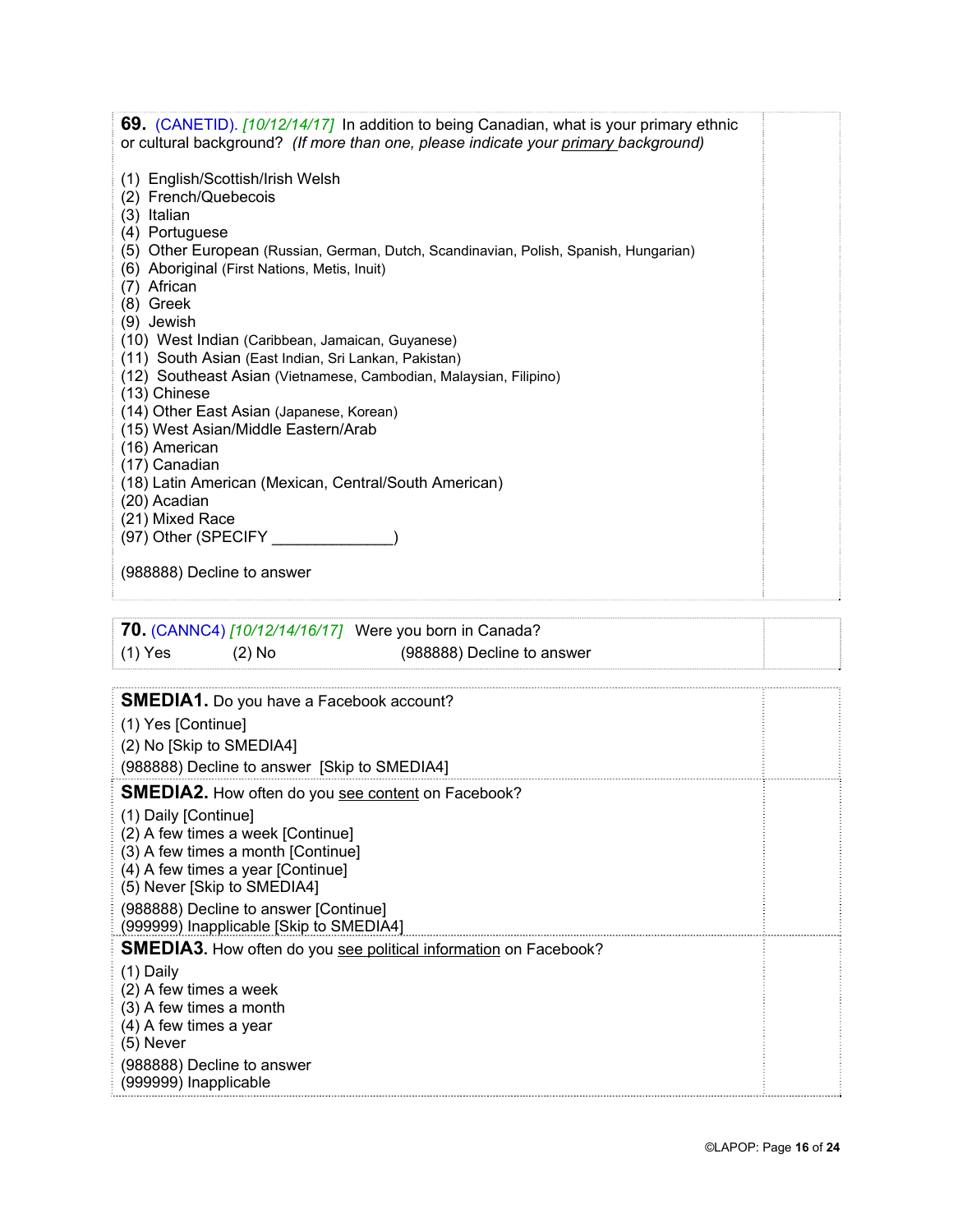| <b>SMEDIA4.</b> Do you have a Twitter account?                                |  |
|-------------------------------------------------------------------------------|--|
| (1) Yes [Continue]                                                            |  |
| (2) No [Skip to SMEDIA7]                                                      |  |
| (988888) Decline to answer [Skip to SMEDIA7]                                  |  |
| <b>SMEDIA5.</b> How often do you see content on Twitter?                      |  |
| (1) Daily [Continue]                                                          |  |
| (2) A few times a week [Continue]<br>(3) A few times a month [Continue]       |  |
| (4) A few times a year [Continue]                                             |  |
| (5) Never [Skip to SMEDIA7]                                                   |  |
| (988888) Decline to answer [Continue]                                         |  |
| (999999) Inapplicable [Skip to SMEDIA7]                                       |  |
| <b>SMEDIA6.</b> How often do you see political information on Twitter?        |  |
| (1) Daily                                                                     |  |
| (2) A few times a week<br>(3) A few times a month                             |  |
| (4) A few times a year                                                        |  |
| $(5)$ Never                                                                   |  |
| (988888) Decline to answer                                                    |  |
| (999999) Inapplicable                                                         |  |
| <b>SMEDIA7.</b> Do you have a WhatsApp account?                               |  |
|                                                                               |  |
| (1) Yes [Continue]                                                            |  |
| (2) No [Skip to PSC1]                                                         |  |
| (988888) Decline to answer [Skip to PSC1]                                     |  |
| <b>SMEDIA8.</b> How often do you use WhatsApp?                                |  |
| (1) Daily [Continue]                                                          |  |
| (2) A few times a week [Continue]<br>(3) A few times a month [Continue]       |  |
| (4) A few times a year [Continue]                                             |  |
| (5) Never [Skip to PSC1]                                                      |  |
| (988888) Decline to answer [Continue]<br>(999999) Inapplicable [Skip to PSC1] |  |
| <b>SMEDIA9.</b> How often do you see political information on WhatsApp?       |  |
| (1) Daily                                                                     |  |
| (2) A few times a week                                                        |  |
| (3) A few times a month                                                       |  |
| (4) A few times a year<br>(5) Never                                           |  |
| (988888) Decline to answer<br>(999999) Inapplicable                           |  |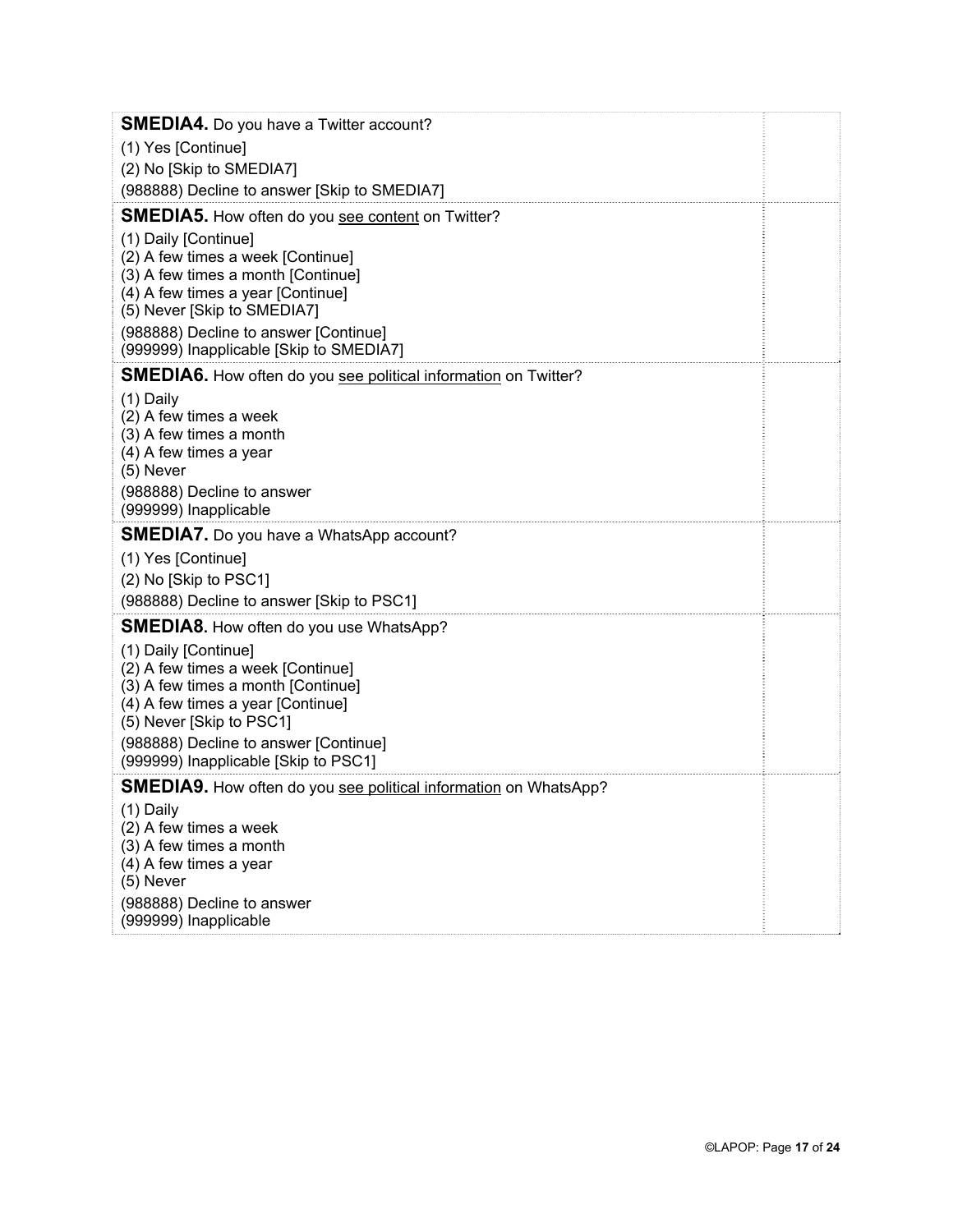| <b>PSC1.</b> What is the main source of drinking-water for members of your household? [Mark                            |  |
|------------------------------------------------------------------------------------------------------------------------|--|
| only one answer]                                                                                                       |  |
|                                                                                                                        |  |
| (01) Piped water/public water pipe/tap water into dwelling/house                                                       |  |
| (02) Piped water to yard/plot                                                                                          |  |
| (03) Irregular connection (stealing) to public water pipe<br>(04) Public tap/ standpipe /tank                          |  |
| (05) Tubewell/borehole (with pump)                                                                                     |  |
| (06) Protected dug well (without pump)                                                                                 |  |
| (07) Unprotected dug well (without pump)                                                                               |  |
| (08) Protected spring                                                                                                  |  |
| (09) Unprotected spring                                                                                                |  |
| (10) Rainwater collection                                                                                              |  |
| (11) Bottled water (water bags)<br>(12) Cart with small tank/drum                                                      |  |
| (13) Tanker-truck                                                                                                      |  |
| (14) River, creek, stream, canal, irrigation channels                                                                  |  |
| $(77)$ Other                                                                                                           |  |
| (988888) Decline to answer                                                                                             |  |
| <b>PSC2.</b> What is the main source of water used by your household for other purposes,                               |  |
| such as cooking and hand washing? [Mark only one answer.]                                                              |  |
|                                                                                                                        |  |
| (01) Piped water/public water pipe/tap water into dwelling/home [Skip to PSA18]                                        |  |
| (02) Piped water to yard/plot [Skip to PSA18]                                                                          |  |
| (03) Irregular connection (stealing) to public water pipe [Skip to PSA18]<br>(04) Public tap/standpipe/tank [Continue] |  |
| (05) Tubewell/borehole (with pump) [Continue]                                                                          |  |
| (06) Protected dug well (without pump) [Continue]                                                                      |  |
| (07) Unprotected dug well (without pump) [Continue]                                                                    |  |
| (08) Protected spring [Continue]                                                                                       |  |
| (09) Unprotected spring [Continue]                                                                                     |  |
| (10) Rainwater collection [Continue]                                                                                   |  |
| (11) Bottled water (water bags) [Continue]                                                                             |  |
| (12) Cart with small tank/drum [Continue]                                                                              |  |
| (13) Tanker-truck [Continue]<br>(14) River, creek, stream, canal, irrigation channels [Continue]                       |  |
| (77) Other [Continue]                                                                                                  |  |
| (988888) Decline to answer [Skip to PSA14]                                                                             |  |
|                                                                                                                        |  |
| PSA21. [PROGRAMMING NOTE: ASK IF PSC2 is other than 01, 02 or 03; Others skip to PSA18]                                |  |
| Why are you not connected to the water system?                                                                         |  |
| (1) The system does not reach/cover my house                                                                           |  |
| (2) The fee that they charge to connect to the system is very high                                                     |  |
| (3) The fee that they charge for the service <i>after connecting</i> is very high                                      |  |
| (4) I think that the system I use now is better                                                                        |  |
| (5) I do not want to break my floor/it requires work inside my house to connect                                        |  |
| (6) I am used to/comfortable with the system that I use now and I do not want to change                                |  |
| (7) The system I use is the most common in this neighborhood                                                           |  |
| (8) There is no interest from the authorities/water company in offering service here                                   |  |
| (9) I am a tenant/ This house is not mine<br>$(77)$ Other                                                              |  |
| (988888) Decline to answer                                                                                             |  |
| (999999) Inapplicable                                                                                                  |  |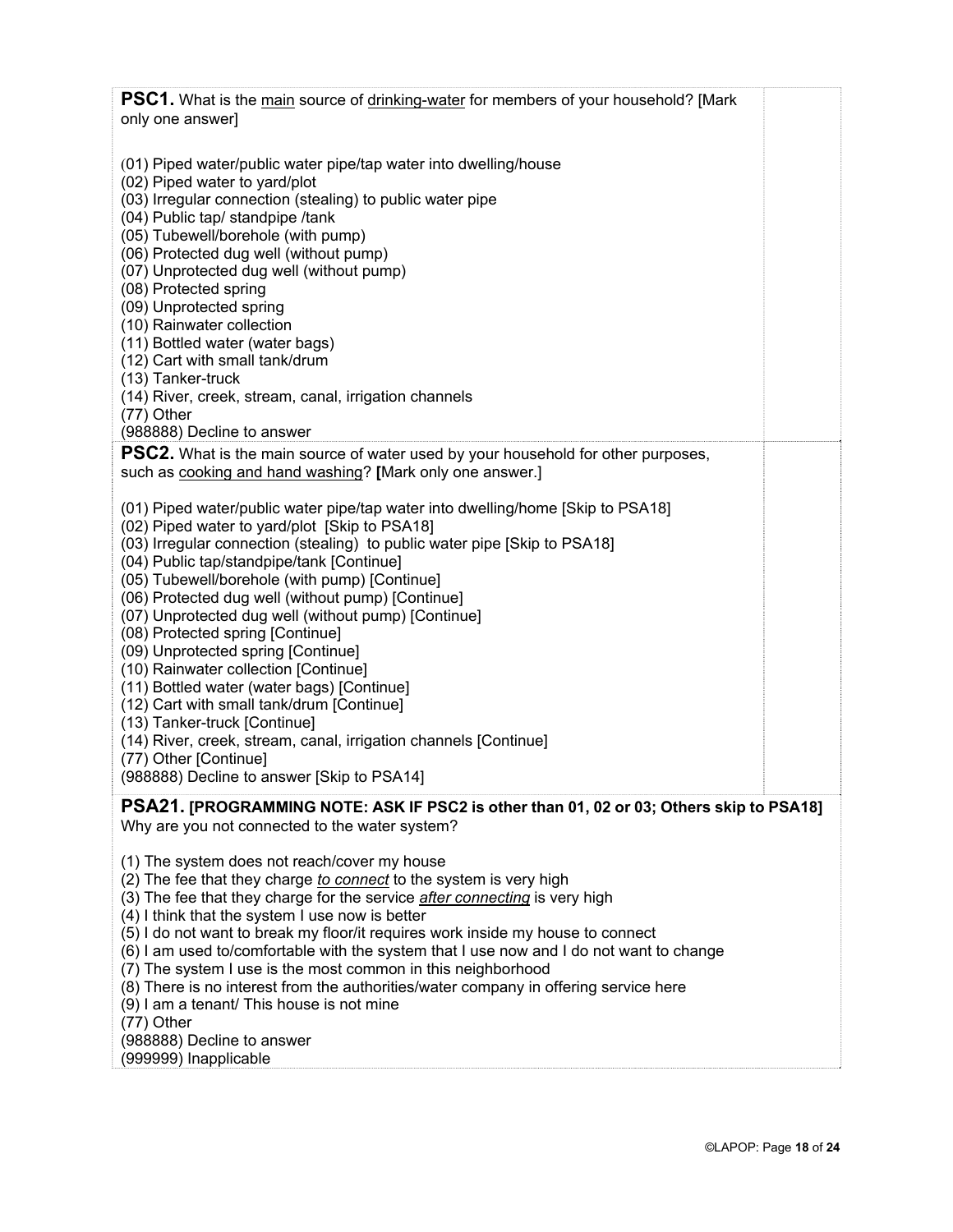| [PROGRAMMING NOTE: Ask PSA18 through PSC9, only if PSC2 was (01), (02) or (03)]                                                                                                                                                                                                                                                                                          |  |  |
|--------------------------------------------------------------------------------------------------------------------------------------------------------------------------------------------------------------------------------------------------------------------------------------------------------------------------------------------------------------------------|--|--|
| How would you rate the quality of each of the following aspects of your water service?                                                                                                                                                                                                                                                                                   |  |  |
| <b>PSA18.</b> Cleanliness of the water. Would you say that it is                                                                                                                                                                                                                                                                                                         |  |  |
| (1) Very good<br>(3) Neither good nor bad (fair)<br>(5) Very bad<br>$(2)$ Good<br>(4) Bad<br>(988888) Decline to answer<br>(999999) Inapplicable                                                                                                                                                                                                                         |  |  |
| <b>PSA19.</b> Taste of the water. Would you say that it is<br>[NOTE: The question refers to the taste of the water that came directly out of the tap, WITHOUT<br>filtering and WITHOUT boiling]                                                                                                                                                                          |  |  |
| (1) Very good<br>$(2)$ Good<br>(3) Neither good nor bad (fair) (4) Bad (5) Very bad<br>(988888) Decline to answer<br>(999999) Inapplicable                                                                                                                                                                                                                               |  |  |
| <b>PSA20.</b> The water pressure in your home. Would you say that it is                                                                                                                                                                                                                                                                                                  |  |  |
| (1) Very good<br>$(2)$ Good<br>(3) Neither good nor bad (fair)<br>$(4)$ Bad $(5)$ Very bad<br>(988888) Decline to answer<br>(999999) Inapplicable                                                                                                                                                                                                                        |  |  |
| [PROGRAMMING NOTE: Ask only if answer to PSC2 was (01) (02) or (03)]                                                                                                                                                                                                                                                                                                     |  |  |
| <b>PSC7.</b> How many days a week do you receive water from the water piping/public water<br>line?<br>(0) Less than once a week<br>(1) One day a week<br>(2) Two days per week<br>(3) Three days per week<br>(4) Four days per week<br>(5) Five days per week<br>(6) Six days per week<br>(7) Seven days per week<br>(988888) Decline to answer<br>(999999) Inapplicable |  |  |
| [PROGRAMMING NOTE: Ask only if PSC2 was (01) (02) or (03)]<br><b>PSC8.</b> How many hours of water per day do you get during the days you have service?                                                                                                                                                                                                                  |  |  |
| Write down amount of hours                                                                                                                                                                                                                                                                                                                                               |  |  |
| [NOTE: It refers to supply through the pipeline, with independence from the home<br>storage system they might have]                                                                                                                                                                                                                                                      |  |  |
| [Maximum value accepted: 24]                                                                                                                                                                                                                                                                                                                                             |  |  |
| (988888) Decline to answer<br>(999999) Inapplicable                                                                                                                                                                                                                                                                                                                      |  |  |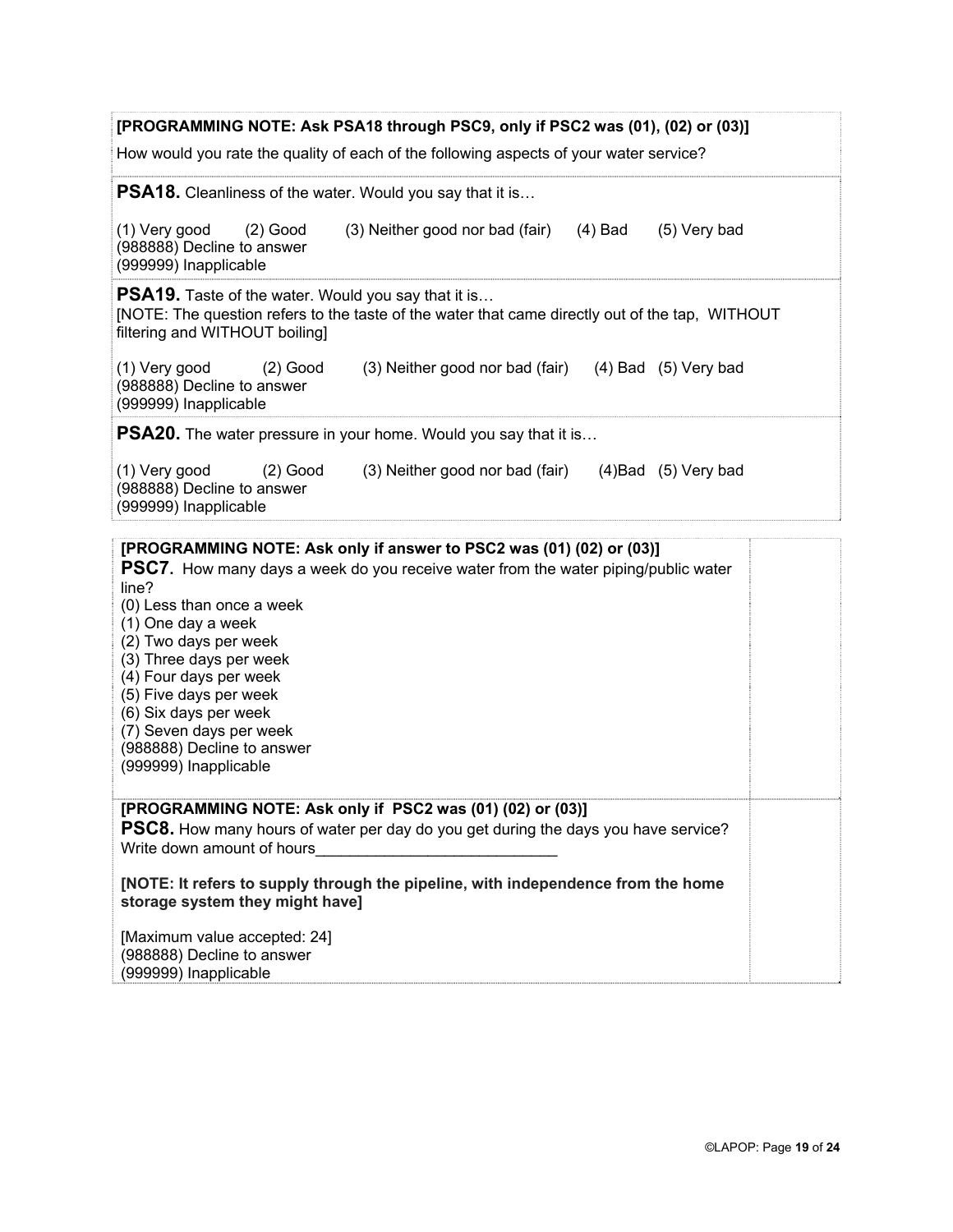| [PROGRAMMING NOTE: Ask only if answer to PSC2 was (01) (02) or (03)]<br><b>PSC9.</b> During the past four weeks, how many times has the regular water service been<br>interrupted? [Write down how many times]<br>[Maximum value accepted: 50]<br>(988888) Decline to answer<br>(999999) Inapplicable                                                                                                                                                                                                                                                                                                                                                                                                                                                                              |
|------------------------------------------------------------------------------------------------------------------------------------------------------------------------------------------------------------------------------------------------------------------------------------------------------------------------------------------------------------------------------------------------------------------------------------------------------------------------------------------------------------------------------------------------------------------------------------------------------------------------------------------------------------------------------------------------------------------------------------------------------------------------------------|
| [PROGRAMMING NOTE: Ask PSC10 only if answer to PSC2 was (01) or (02)]<br><b>PSC10.</b> Sometimes, people do not pay their water bills for different reasons: they do not<br>believe it is important, they believe water should be free, or they cannot afford it. Of the<br>past six water bills you received, did you not pay any?<br>(1) Yes (Specify how many) [Values accepted 1-6]<br>$(0)$ No<br>(7) Did not pay because did not receive the bill<br>(988888) Decline to answer                                                                                                                                                                                                                                                                                              |
| (999999) Inapplicable<br><b>PSA14. [PROGRAMMING NOTE: ASK EVERYONE]</b> Do you or members of your home take any<br>measures to save water? Which ones? [Mark all that apply]<br>(0) No measures<br>(1) Reduce use in personal hygiene (shorten showers, turn of the faucet/tap when brushing teeth or<br>washing hands)<br>(2) Use water-saving toilet system (dual flush/other)<br>(3) Use pail, bucket, sink instead of tap/faucet for cleaning dishes, cars, sidewalks<br>(4) Use alternative sources (rain, spring) for irrigation<br>(5) Use short cycles in household appliances (washing machine, dishwasher)<br>(6) Use timers/pressure reducers<br>(7) Reuse water (from washes or showers, etc.) for other purposes<br>(77) Other measures<br>(988888) Decline to answer |
| PSC11. The bathroom in your household is connected to                                                                                                                                                                                                                                                                                                                                                                                                                                                                                                                                                                                                                                                                                                                              |

(1) Piped sewer system [Skip to PSC13]

(7) Connected to treatment plant/system [Skip to PSA15]

(2) Septic tank/hole outside the house [Skip to PSA15]

(3) Tubing flowing to creek/waterway [Skip to PSA15]

(4) Other [flows/discharges somewhere else] [Skip to PSA15]

(5) Flows/discharges to unknown place/not sure/does not know where [Skip to PSA15]

(6) Cesspit not connected to any system [Continue]

(988888) Decline to answer [Skip to PSA15]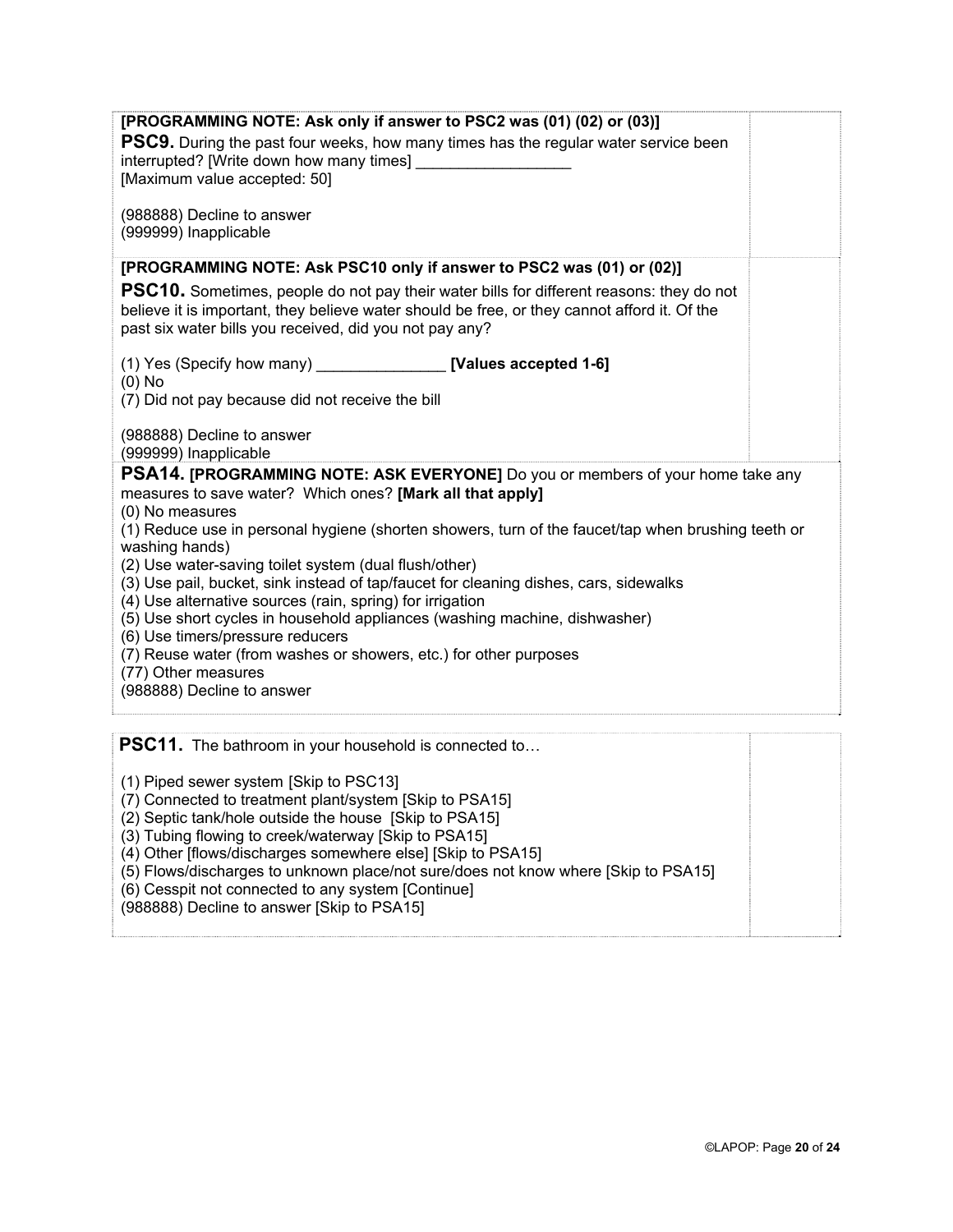| PSC11A. [PROGRAMMING NOTE: Ask only if not connected to any system, |  |
|---------------------------------------------------------------------|--|
| response (6) in PSC11]                                              |  |
| What do you use in your household as a bathroom?                    |  |
| (1) Ventilated pit latrine                                          |  |
| (2) Pit latrine with slab/toilet                                    |  |
| (3) Pit latrine without slab/toilet/open pit                        |  |
| (4) Composting toilet/ dry toilet/ eco toilet                       |  |
| (5) Bucket                                                          |  |
| (6) Hanging toilet/hanging latrine                                  |  |
| (7) No facilities or uses bush or field                             |  |
| $(77)$ Other                                                        |  |
| (988888) Decline to answer                                          |  |
| (999999) Inapplicable                                               |  |
|                                                                     |  |

#### **PSA15. [PROGRAMMING NOTE: Ask if there is no sewage/sanitation: responded something different from (1) in PSC11]** Why are you not connected to the sewage/drain or sanitation system?

- (1) The system does not reach/cover my house
- (2) The fee that they charge to connect to the system is very high
- (3) The fee that they charge for the service after connecting is very high
- (4) I think that the system I use now is better
- (5) I do not want to break my floor/it requires work inside my house to connect
- (6) I am used to/comfortable with the system that I use now and I do not want to change
- (7) The system I use is the most common in this neighborhood
- (8) There is no interest from the authorities/sewage company in offering service here
- (9) I am a tenant/ This house is not mine
- (77) Other

(988888) Decline to answer

(999999) Inapplicable

**PSC13.** Please, can you tell me how do you dispose of the garbage in this household? **[Mark all that apply]** 

(01) Household waste collection (municipal service)

- (02) Household waste collection (informal service/garbage pickers)
- (03) Disposal at neighborhood/community waste containers
- (04) Take it to municipal landfill
- (05) Bury it

(06) Make fertilizer/compost

(07) Burn it

(08) Disposal in vacant lot/waste land or in waterway

(09) Disposal in other/any place

(10) Recycle at home (not compost)

(11) Take it to recycling center

(12) Household recycling collection (municipal service)

(13) Household recycling collection (informal/garbage pickers)

(988888) Decline to answer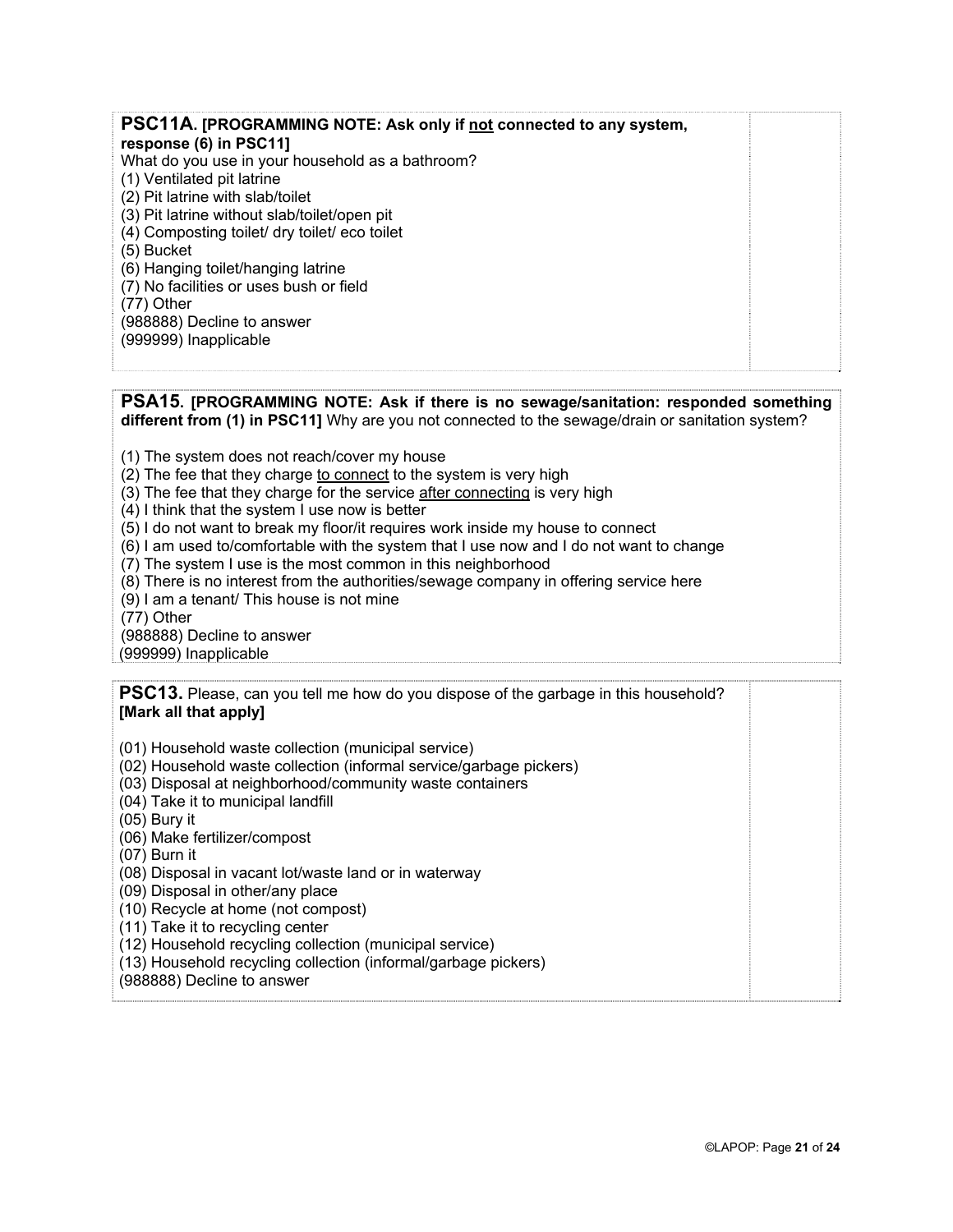**PSA22.** Is your house connected to the electric grid?

(1) Yes, with a legal/formal connection/ with a meter [Continue]

(2) Yes, with an informal/illegal connection (hook up/hanging/stealing) [Skip to PSA16]

(3) No [Go to PSC3]

(988888) Decline to answer [Skip to PSC3]

**[PROGRAMMING NOTE: Ask PSA23 and PSA24 if the answer is (1) in PSA22]** How would you rate the quality of each of the following aspects of your electric service:

**PSA23.** Reliability of the electric service. Would you say that it is...

(1) Very good (2) Good (3) Neither good nor bad (fair) (4) Bad (5) Very bad (988888) Decline to answer (999999) Inapplicable

**PSA24.** How would you rate the electrical provider's **c**ustomer service when there are blackouts or interruptions (for example information on when they will happen, how long they will last, causes of the cut). Would you say it's…

(1) Very good (2) Good (3) Neither good nor bad (fair) (4) Bad (5) Very bad (988888) Decline to answer (999999) Inapplicable

### **PSA16. [PROGRAMMING NOTE: Ask only if (1) or (2) on PSA22]**

Thinking about your electricity consumption, in the last year, did you take measures to save energy or pay less on your electricity bill?

Which ones? **[Mark all that apply]**

- (0) Took no measures
- (1) Take colder or shorter showers than what you would like
- (2) Avoid using the air conditioner/fan during hot days or nights
- (3) Avoid using electric heating/heater during cold days or nights
- (4) Avoid using household appliances (microwave, computer, television)
- (5) Buy LED/high efficiency bulbs or lamps
- (6) Buy household appliances that use less electricity (refrigerator/fridge, air conditioner, freezer)
- (7) Turn off the lights
- (8) Disconnect/unplug household appliances
- (9) Use timers/Avoid consumption during peak hours/use smart rates
- (10) Use prepayment/pay-as-you-go meter/usage plan with limits
- (77) Other savings measures
- (988888) Decline to answer

(999999) Inapplicable

**PSC3.** Below are some problems that many Canadians have faced in the last years. Which ones of these have you personally, or someone from your household,

experienced in the last three years? **[Mark all that apply]** 

(0) None

- (1) Droughts that have as a consequence water outages or lack of water
- (2) Electricity outages
- (3) Floods
- (988888) Decline to answer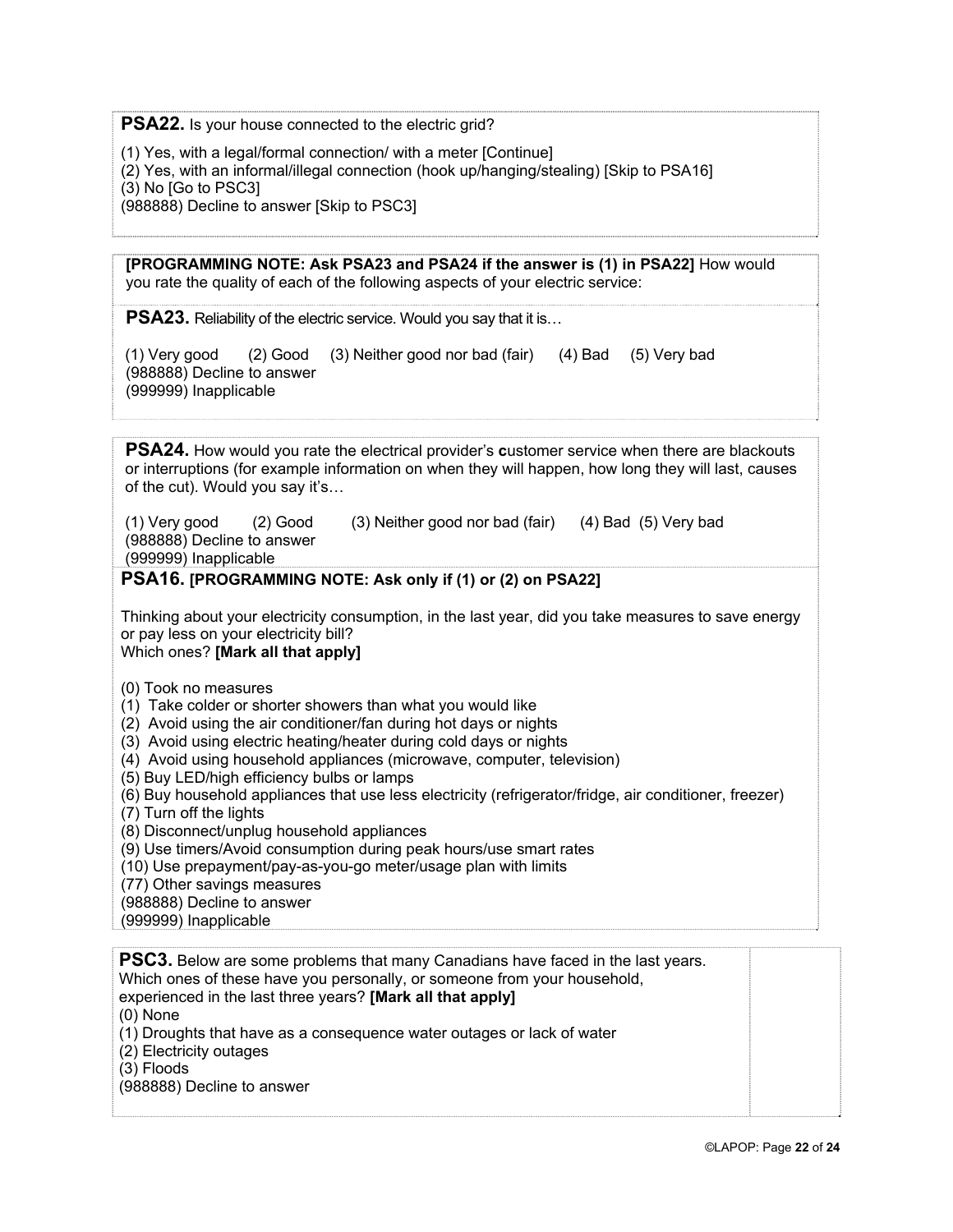| <b>PSC4.</b> Who do you think is primarily responsible for droughts that have as a<br>consequence water outages or lack of water?<br>(1) The federal government<br>(2) The provincial government<br>(3) Local or municipal government<br>(4) The local utility that provides your water/Water service company<br>(5) Climate change or extreme weather conditions<br>(6) People/ourselves<br>(77) Other<br>(988888) Decline to answer |  |
|---------------------------------------------------------------------------------------------------------------------------------------------------------------------------------------------------------------------------------------------------------------------------------------------------------------------------------------------------------------------------------------------------------------------------------------|--|
| <b>PSC5.</b> Who do you think is primarily responsible for the electricity outages?<br>(1) The federal government<br>(2) The provincial government<br>(3) Local or municipal government<br>(4) Your local electrical utility/Electricity company<br>(5) Climate change or extreme weather conditions<br>(6) People/ourselves<br>(77) Other<br>(988888) Decline to answer                                                              |  |
| <b>PSC6.</b> Who do you think is primarily responsible for the floods?<br>(1) The federal government<br>(2) The provincial government<br>(3) Local or municipal government<br>(5) Climate change or extreme weather conditions<br>(6) People/ourselves<br>$(77)$ Other<br>(988888) Decline to answer                                                                                                                                  |  |

### **PSA26. [PROGRAMMIN NOTE: Ask if (1) or (2) on question PSC2]**

In your house, is there a water meter to know how much water you consume? **[Mark only one answer]**

(0) There is no water meter

(1) Yes, there is an individual water meter(only for my house)

(2) Yes, there is a water meter but it is for the group (of the community, apartment building)

(988888) Decline to answer

(999999) Inapplicable

**PSA25A.** How much do you currently pay for your family's water consumption in one month? Write down \$ [Continue]

(988888) Decline to answer [Go to EDCAN]

**PSA25.** Thinking about what you pay for water in your home, which of the following statements best reflects your opinion?

(1) The price I pay for water should be lower

(2) The price I pay for water should be the same

(3) The price I pay for water should be higher

(988888) Decline to answer

(999999) Inapplicable